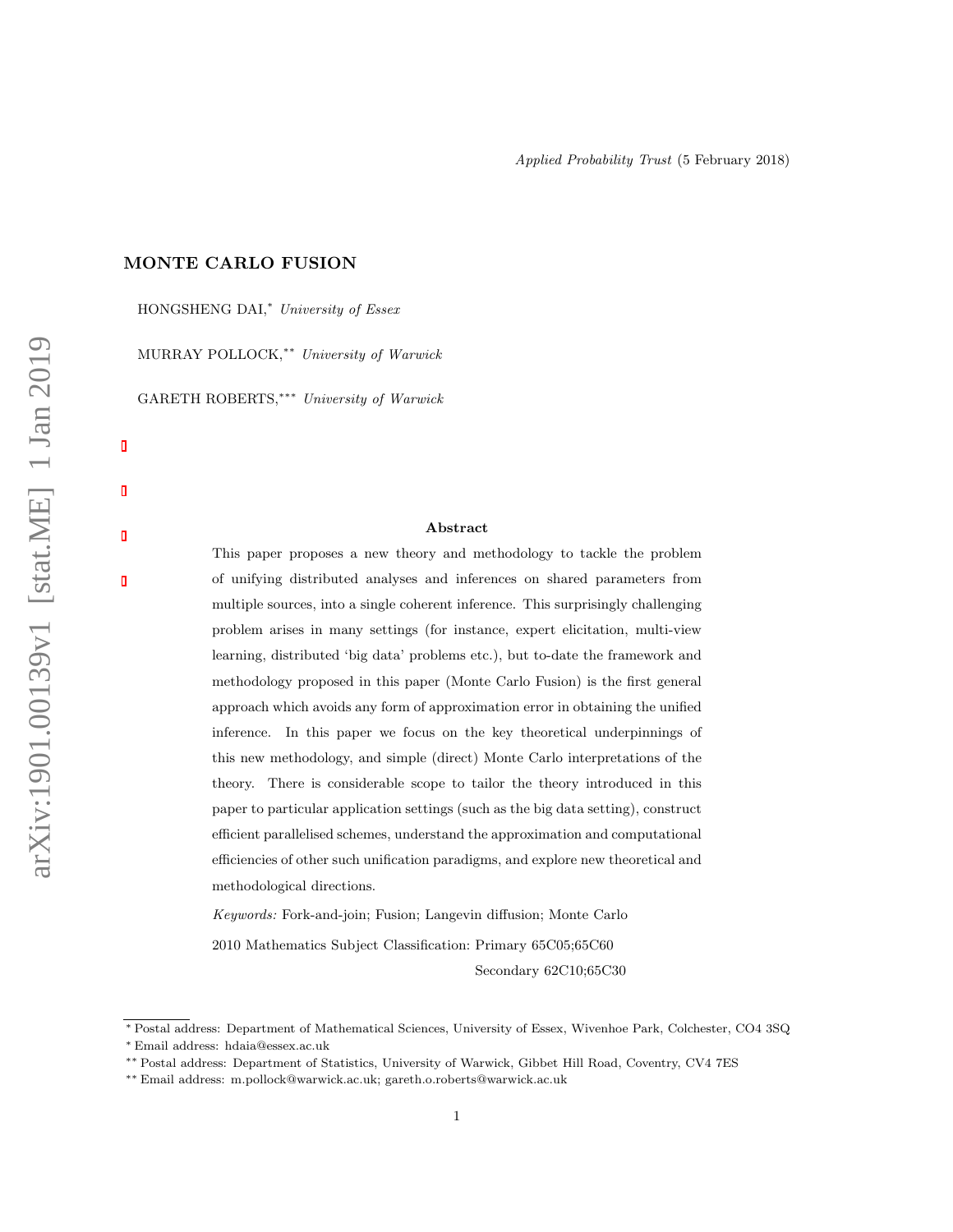### 1. Introduction

<span id="page-1-1"></span>A common problem arising in statistical inference is the need to unify distributed analyses and inferences on shared parameters from multiple sources, into a single coherent inference. This unification (or what we term 'fusion') problem can arise either explicitly due to the nature of a particular application, or artificially as a consequence of the approach a practitioner takes to tackling an application.

Typically there will exist no closed form analytical approach to unifying distributed inferences, and so we focus on a Monte Carlo approach. Stated generally, in this paper we are interested in sampling (without error) the following  $d$ -dimensional (fusion) target density,

<span id="page-1-0"></span>
$$
f(\boldsymbol{x}) \propto f_1(\boldsymbol{x}) \cdots f_C(\boldsymbol{x}), \qquad (1)
$$

where each  $f_c(\mathbf{x})$  ( $c \in \{1, ..., C\}$ ) is a density (up to a multiplicative constant) representing one of the C distributed inferences we wish to unify. Each  $f_c(\mathbf{x})$  (which we term a sub-posterior) may in practice itself be represented by a Monte Carlo sample  $(\tilde{f}_c(\boldsymbol{x}))$ , and in this paper we assume we are able to sample (directly and exactly) from each  $f_c(\mathbf{x})$ .

Specific examples of this problem arising naturally in an application include: expert elicitation [\(Berger](#page-20-0) [\(1980\)](#page-20-0), [Genest and Zidek](#page-20-1) [\(1986\)](#page-20-1)), in which the (distributional) views of multiple experts on a topic (or set of parameters) have to be pooled into a single view before a decision-maker can make an informed decision; and, multi-view learning [\(Zhao et al.](#page-21-0) [\(2017\)](#page-21-0), [Li et al.](#page-20-2) [\(2015\)](#page-20-2)) and meta-analysis [\(Fleiss](#page-20-3) [\(1993\)](#page-20-3), [Smith et al.](#page-21-1) [\(1995\)](#page-21-1)), in which an interpretation could be that we are synthesising multiple inferences on a particular parameter set (computed on datasets which may or may not be of the same type), but the underlying raw data is not directly available for the unified inference. Obtaining the raw data may itself be an insoluble problem due to reasons including the nature of the original publication, data confidentiality, or simply time and storage constraints.

This fusion problem also arises artificially in a number of settings, particularly within modern statistical methodologies tackling 'big data'. The computational cost of algorithms such as Metropolis-Hastings, which is an iterative algorithm requiring full access at every iteration to the full dataset, scale poorly with increasing volumes of data unless a modification is found.

One common modification in light of the challenge of big data is to deploy a 'divide-and-conquer' approach (or more accurately termed 'fork-and-join' approach [\(Stamatakis and Aberer](#page-21-2) [\(2013\)](#page-21-2))). In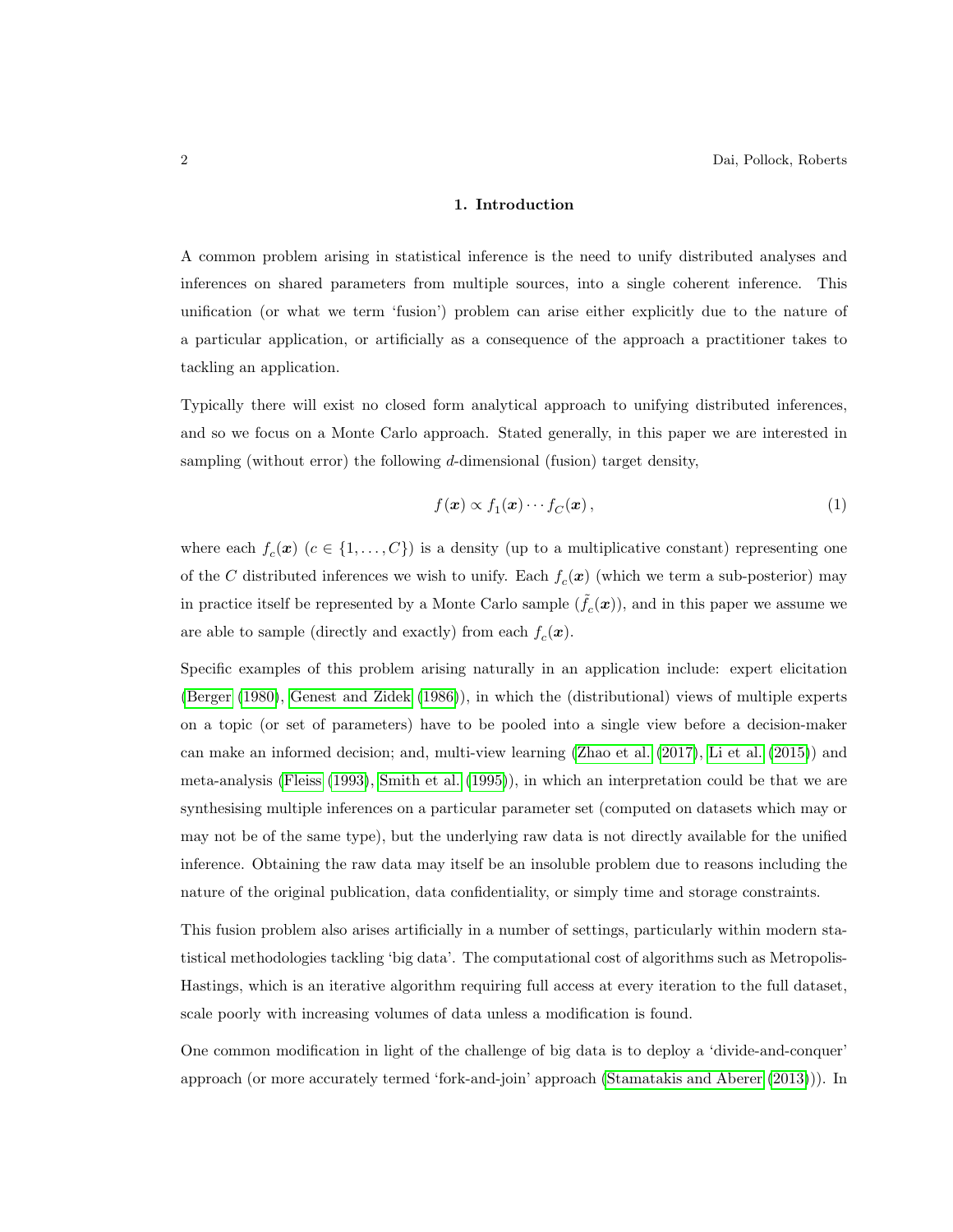this setting the full dataset is artificially split into a large number of smaller data sets, inference is then conducted on each smaller data set in isolation, and the resulting inferences are unified (see for instance, [Scott et al.](#page-21-3) [\(2016\)](#page-21-3), [Agarwal and Duchi](#page-20-4) [\(2012\)](#page-20-4), [Neiswanger et al.](#page-21-4) [\(2014\)](#page-21-4), [Wang and Dunson](#page-21-5) [\(2013\)](#page-21-5), [Minsker et al.](#page-21-6) [\(2014\)](#page-21-6), [Srivastava et al.](#page-21-7) [\(2016\)](#page-21-7) and [Li et al.](#page-20-5) [\(2017\)](#page-20-5)). The rationale for such an approach is that inference on each small data set can be conducted independently, and in parallel, and so one could exploit large clusters of computing cores to greatly reduce the elapsed time to conduct the full inference. The weakness of these approaches is that the fusion of the separately conducted inferences is inexact. It should be noted that divide-and-conquer methodologies will typically have additional constraints due to hardware concerns – such as minimising or removing any communication between computing cores to reduce the effect of *latency*. We focus in this paper on the general fusion problem, and so do not fully address the problem in the context of big data (to which we return in subsequent work).

The framework and methodology we outline in this paper (Monte Carlo Fusion) for sampling exactly from [\(1\)](#page-1-0) can be viewed as a simple rejection sampling scheme on an extended space – we develop and sample from efficient proposal densities for  $(1)$ , the samples from which we retain according to an appropriate acceptance probability. The mathematical complication in this paper is in computing the intractable acceptance probability – which requires the auxiliary simulation of collections of Brownian (or Ornstein-Uhlenbeck) bridges. Our fusion approach provides a principled way to understand the error in existing unification schemes, using a simple linear combination and correction of Monte Carlo samples (analogous to a traditional meta-analysis approach).

The presentation of this paper broadly follows this pedagogy: In [Section 2](#page-3-0) we present a density on an extended space which admits [\(1\)](#page-1-0) as a marginal. The remainder of the paper then develops a rejection sampler for the extended density in [Section 2.](#page-3-0) In [Section 3](#page-3-1) we develop general theory and methodology for sampling [\(1\)](#page-1-0) based on a collection of independent Brownian bridges. In [Section 4](#page-7-0) we present a modification of the theory developed in [Section 3](#page-3-1) using Ornstein-Uhlenbeck bridges, resulting in sampling efficiencies for the particular (common) setting in which the fusion density is believed to be approximately Gaussian. In [Section 5](#page-11-0) we consider examples of our methodology applied to both light-tailed and heavy-tailed fusion target densities. Finally, in [Section 6](#page-15-0) we conclude by discussing the exciting new research directions possible using Monte Carlo Fusion. Much of the technical detail in the paper is suppressed for ease of reading, but can be found in the appendices.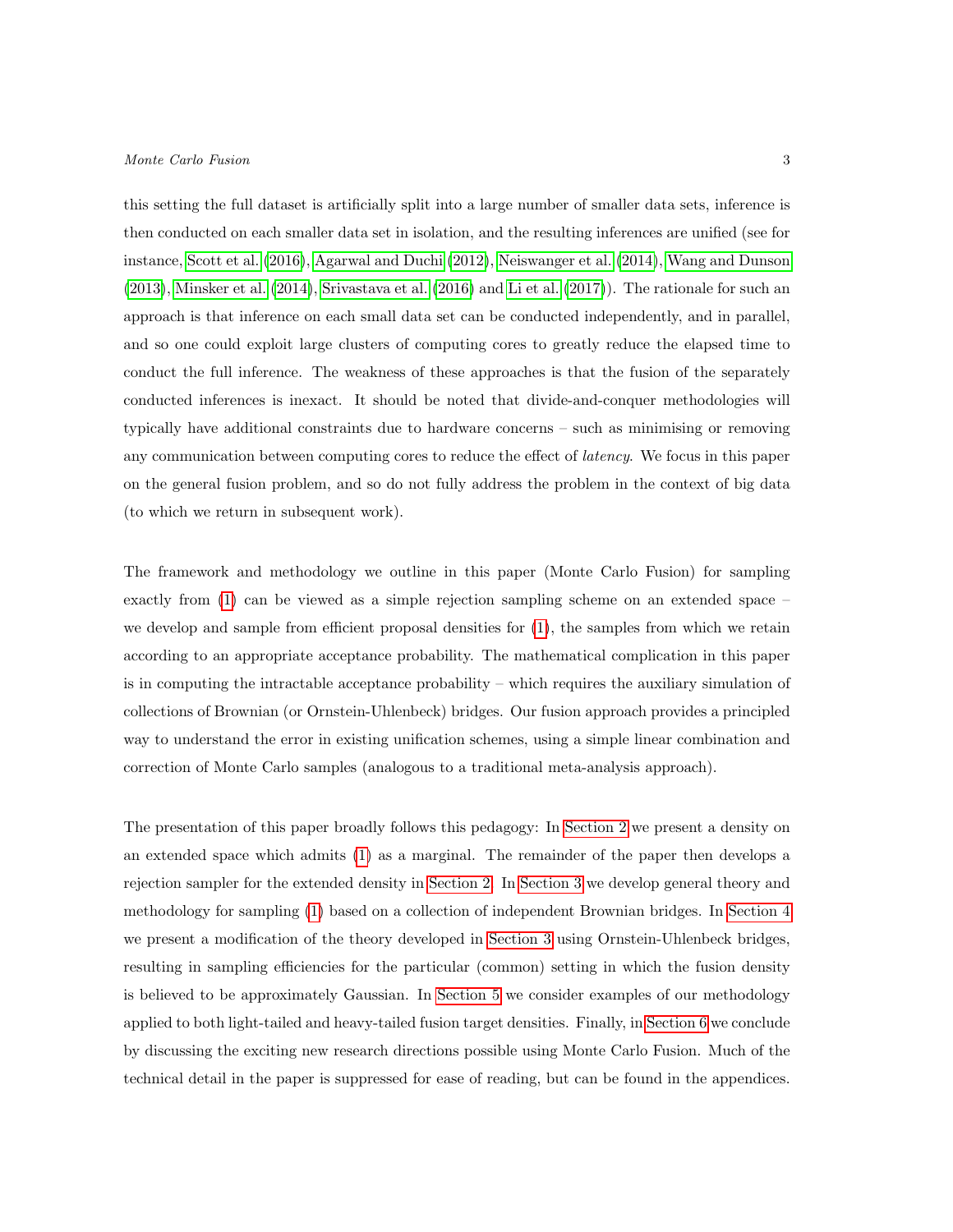### <span id="page-3-3"></span>2. An extended fusion density

<span id="page-3-0"></span>Consider  $f(\mathbf{x})$  and  $f_c(\mathbf{x})$  as described in [\(1\)](#page-1-0), where  $f(\mathbf{x})$  is integrable and we can sample from the density proportional to  $f_c(\mathbf{x})$ .

The following simple observation will form the foundation of our approach: Suppose that  $p_c(\mathbf{y} | \mathbf{x})$ is the transition density (with respect to Lebesgue measure) of a Markov chain on  $\mathbb{R}^d$  with invariant density proportional to  $f_c^2$ .

<span id="page-3-2"></span>**Proposition 1.** The  $(C+1)d$ -dimensional (fusion) density proportional to the integrable function

$$
g(\boldsymbol{x}^{(1)},\ldots,\boldsymbol{x}^{(C)},\boldsymbol{y})=\prod_{c=1}^C\left[f_c^2\left(\boldsymbol{x}^{(c)}\right)\cdot p_c\left(\boldsymbol{y}\,\big|\,\boldsymbol{x}^{(c)}\right)\cdot\frac{1}{f_c(\boldsymbol{y})}\right],\tag{2}
$$

admits the marginal density  $f$  for  $y$ .

The proof of Proposition [1](#page-3-2) is elementary and is omitted. The statistical interpretation of Proposition [1](#page-3-2) is simply if it were possible to sample from the  $(C + 1)d$ -dimensional (fusion) density g in [\(2\)](#page-3-3), then as a by-product we would obtain a draw from our fusion target density  $f$  in [\(1\)](#page-1-0). How to directly sample from [\(2\)](#page-3-3) is not clear, even if it were possible to simulate from  $p_c(\cdot|\mathbf{x})$ . Our strategy instead will be to use rejection sampling. Two rejection sampling methods (which have differing efficiencies) are provided in Sections [3](#page-3-1) and [4.](#page-7-0)

### 3. A fusion rejection sampler using Brownian bridges

#### <span id="page-3-1"></span>3.1. The methodology

Consider the proposal density for the extended fusion target [\(2\)](#page-3-3) proportional to the function

<span id="page-3-4"></span>
$$
h^{bm}(\boldsymbol{x}^{(1)},\ldots,\boldsymbol{x}^{(C)},\boldsymbol{y}) = \prod_{c=1}^C \left[ f_c\left(\boldsymbol{x}^{(c)}\right) \right] \cdot \exp\left(-\frac{C \cdot \|\boldsymbol{y} - \bar{\boldsymbol{x}}\|^2}{2T}\right),\tag{3}
$$

where  $\bar{\mathbf{x}} = C^{-1} \sum_{c=1}^{C} \mathbf{x}^{(c)}$ , and T is an arbitrary positive constant.

Simulation from the proposal  $h^{bm}$  can be achieved directly. In particular,  $x^{(1)}, \ldots x^{(C)}$  are first drawn independently from  $f_1, \ldots, f_C$  respectively, and then  $y$  is simply a Gaussian random variable centred on  $\bar{x}$ .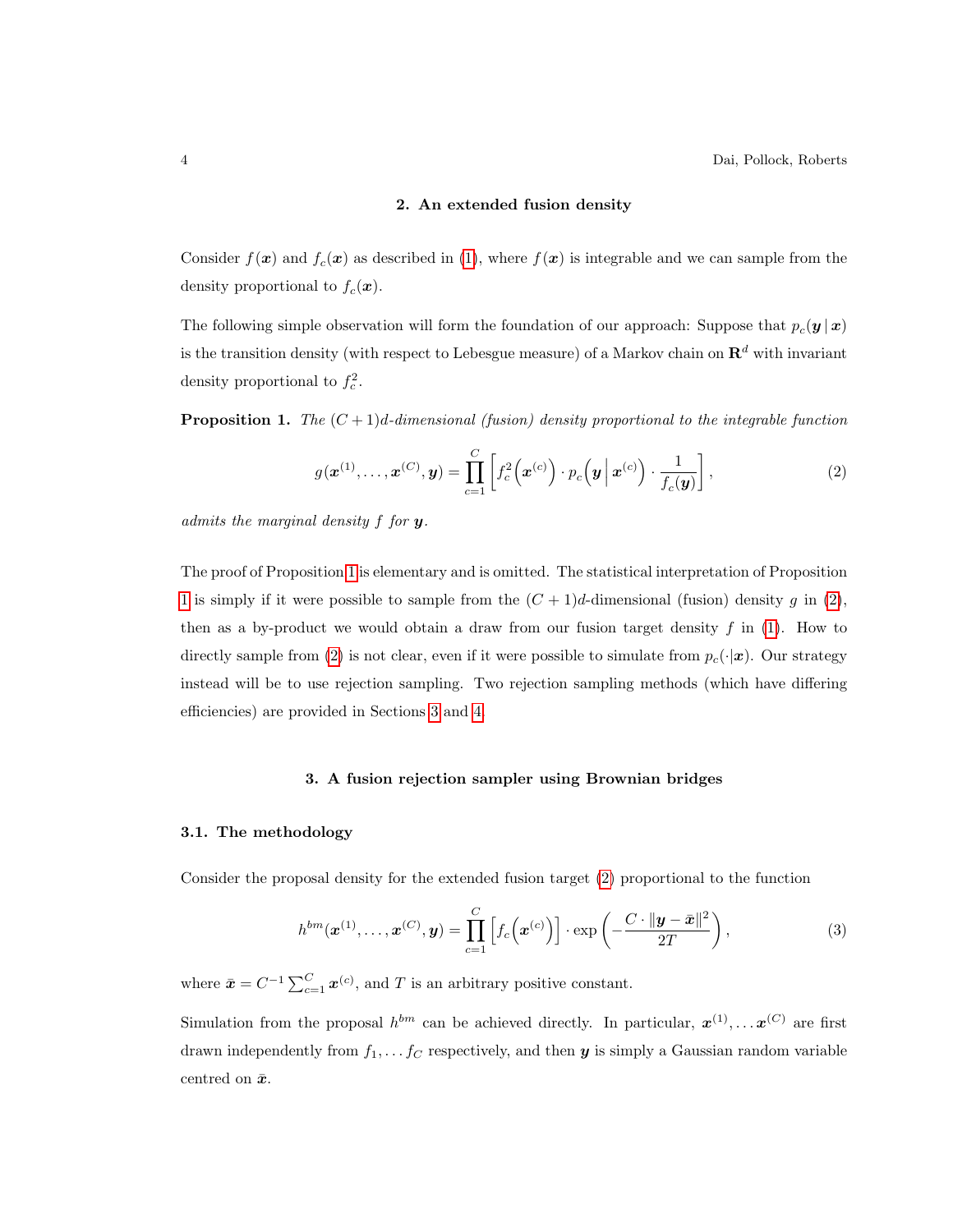In Proposition [1](#page-3-2) we presented a general form of the extended fusion target, in which  $p_c(\mathbf{y} | \mathbf{x})$  is the transition density (with respect to Lebesgue measure) of a Markov chain on  $\mathbb{R}^d$  with invariant density proportional to  $f_c^2$ . In this paper we set  $p_c(\mathbf{y} | \mathbf{x}) := p_{T,c}^{\text{dl}}(\mathbf{y} | \mathbf{x})$ , the transition density of a double Langevin diffusion for  $f_c$  (i.e. the transition density of a Langevin diffusion for  $f_c^2$ ) from  $x$ to y over a pre-defined (user-specified) time  $T > 0$ . To distinguish the resulting extended fusion target from the general case, we further denote the extended fusion target by  $g^{dl}$ . In particular, for all  $1 \leq c \leq C$ , we consider the d-dimensional (double) Langevin (DL) diffusion processes  $\mathfrak{X} = \{ \boldsymbol{X}_t^{(c)}, t \in [0, T], c = 1, \cdots, C \},$  given by

$$
\mathrm{d}\boldsymbol{X}_{t}^{(c)} = \nabla A_{c}^{\mathrm{dl}}\left(\boldsymbol{X}_{t}^{(c)}\right) \mathrm{d}t + \mathrm{d}\boldsymbol{W}_{t}^{(c)},\tag{4}
$$

where  $W_t^{(c)}$  is a d-dimensional Brownian motion,  $\nabla$  is the gradient operator over x and

<span id="page-4-2"></span><span id="page-4-1"></span>
$$
A_c^{\text{dl}}(\boldsymbol{x}) := \log f_c(\boldsymbol{x}) \,. \tag{5}
$$

 $\boldsymbol{X}_t^{(c)}$  has invariant distribution  $f_c^2(\boldsymbol{x})$ , for any  $t \in [0,T]$  [\(Hansen, 2003\)](#page-20-6). We also impose the following standard regularity property (where div denotes the divergence operator)

<span id="page-4-0"></span>Condition 1. Define

$$
\phi_c^{dl}(\boldsymbol{x}) := \frac{1}{2} (\|\nabla A_c^{dl}(\boldsymbol{x})\|^2 + \textbf{div }\nabla A_c^{dl}(\boldsymbol{x})).
$$
\n(6)

There exists constant  $\Phi_c^{bm} > -\infty$  such that for all  $\boldsymbol{x}$  and each  $c \in \{1, \dots, C\}$ ,  $\phi_c^{dl}(\boldsymbol{x}) \geq \Phi_c^{bm}$ .

<span id="page-4-3"></span>Then we have the following proposition which gives a rejection sampling method for  $g^{dl}(\boldsymbol{x}^{(1)},\ldots,\boldsymbol{x}^{(C)},\boldsymbol{y})$ .

Proposition 2. Under Condition [1](#page-4-0) we can write

$$
\frac{g^{dl}(\boldsymbol{x}^{(1)},\ldots,\boldsymbol{x}^{(C)},\boldsymbol{y})}{h^{bm}(\boldsymbol{x}^{(1)},\ldots,\boldsymbol{x}^{(C)},\boldsymbol{y})} = \left[\frac{\sqrt{C}}{\sqrt{2\pi T}}\right]^C \times \rho^{bm} \times Q^{bm} \times \prod_{c=1}^C e^{-T\Phi_c^{bm}},\tag{7}
$$

where

$$
\rho^{bm} := \rho^{bm}(\boldsymbol{x}^{(1)}, \cdots, \boldsymbol{x}^{(C)}) = e^{-\frac{C\sigma^2}{2T}}, \quad \sigma^2 = C^{-1} \sum_{c=1}^C \|\boldsymbol{x}^{(c)} - \bar{\boldsymbol{x}}\|^2,
$$
\n(8)

and

$$
Q^{bm} = \mathbf{E}_{\overline{\mathbb{W}}}\left(E^{bm}\right),\tag{9}
$$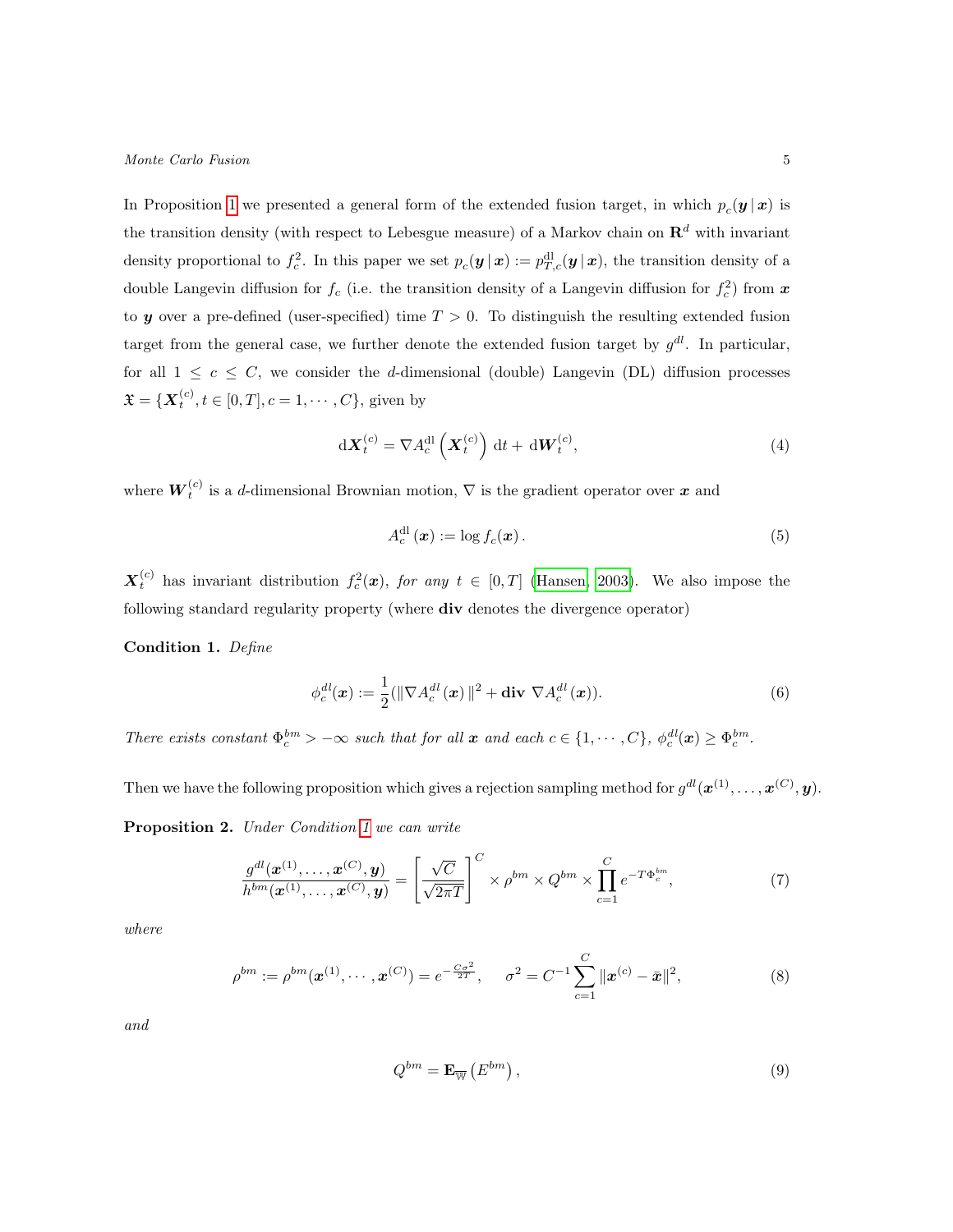6 Dai, Pollock, Roberts

with  $\overline{\mathbb{W}}$  denoting the law of C Brownian bridges  $\mathbf{x}_t^{(1)}, \cdots, \mathbf{x}_t^{(C)}$  with  $\mathbf{x}_0^{(c)} = \mathbf{x}^{(c)}$  and  $\mathbf{x}_T^{(c)} = \mathbf{y}$  in the time interval [0, T] (noting that these Brownian bridges are independent conditional on the starting and ending points) and

$$
E^{bm} := \prod_{c=1}^{C} \left[ \exp\left\{-\int_0^T \left(\phi_c^{dl}\left(\boldsymbol{x}_t^{(c)}\right) - \Phi_c^{bm}\right) \, \mathrm{d}t\right\} \right]. \tag{10}
$$

Proof. From the Dacunha-Castelle representation [\(Dacunha-Castelle and Florens-Zmirou, 1986\)](#page-20-7) we have that

$$
p_{T,c}^{\rm dl}\left(\boldsymbol{y}\,\bigg|\,\boldsymbol{x}^{(c)}\right) = \frac{f_c(\boldsymbol{y})}{f_c(\boldsymbol{x}^{(c)})} \times \frac{\sqrt{C}}{\sqrt{2\pi T}} \exp\left(\frac{-\|\boldsymbol{y} - \boldsymbol{x}_c\|^2}{2T}\right) \times \mathbf{E}_{\overline{\mathbb{W}}}\left[\exp\left\{-\int_0^T \phi_c^{\rm dl}\left(\boldsymbol{x}_t^{(c)}\right) \mathrm{d}t\right\}\right].
$$
 (11)

The result then follows from [\(2\)](#page-3-3) and [\(3\)](#page-3-4) by rearrangement and recalling that  $\sum_{c=1}^{C} ||\mathbf{y} - \mathbf{x}^{(c)}||^2 =$  $\sum_{c=1}^{C} \|{\bm{x}}^{(c)} - \bar{{\bm{x}}} \|^2 + C||{\bm{y}} - \bar{{\bm{x}}}||^2$ . В последните поставите на селото на селото на селото на селото на селото на селото на селото на селото на се<br>Селото на селото на селото на селото на селото на селото на селото на селото на селото на селото на селото на

Here  $\rho^{bm}$  and  $Q^{bm}$  are both necessarily bounded by 1, and when interpreted methodologically (see next section) correspond to separate acceptance steps within our rejection sampling framework. An event of probability  $\rho^{bm}$  can be simulated by direct computation, and an event of probability  $Q^{bm}$ can be simulated using the extensive efficient methodology on Poisson samplers (using an auxiliary diffusion bridge path-space rejection sampler as developed in (for instance) [Beskos et al.](#page-20-8) [\(2006a,](#page-20-8)[b,](#page-20-9) [2008\)](#page-20-10), [Chen and Huang](#page-20-11) [\(2013\)](#page-20-11), [Dai](#page-20-12) [\(2014\)](#page-20-12), [Pollock](#page-21-8) [\(2013\)](#page-21-8), [Pollock et al.](#page-21-9) [\(2016a\)](#page-21-9) and [Pollock et](#page-21-10) [al.](#page-21-10) [\(2016b\)](#page-21-10)). Note that there is a trade-off involved in the (user-specified) choice of T. For small T,  $\rho^{bm}$  will likely be small while  $Q^{bm}$  is large, whereas for large T the opposite will be true. A small value of  $T$  is usually preferred since the computational cost for the diffusion bridge rejection sampling for  $Q^{bm}$  is comparatively expensive.

The algorithm for simulating from  $f$  (by means of q) therefore proceeds as per Algorithm [1](#page-6-0) (which we term Monte Carlo Fusion).

### 3.2. Practical interpretation of the algorithm

Remark 1. Adjustment for the simple average of the sample from sub-densities.

In the above algorithm, for all c,  $x^{(c)}$  is simulated from  $f_c(x)$  as in other Monte Carlo Fusion algorithms. The proposed combined value  $y$ , however, is actually generated from a Gaussian distribution with mean  $\bar{x}$  and covariance matrix  $C^{-1}T\mathbf{I}_{d}$ . Therefore,  $y$  can be viewed as a simple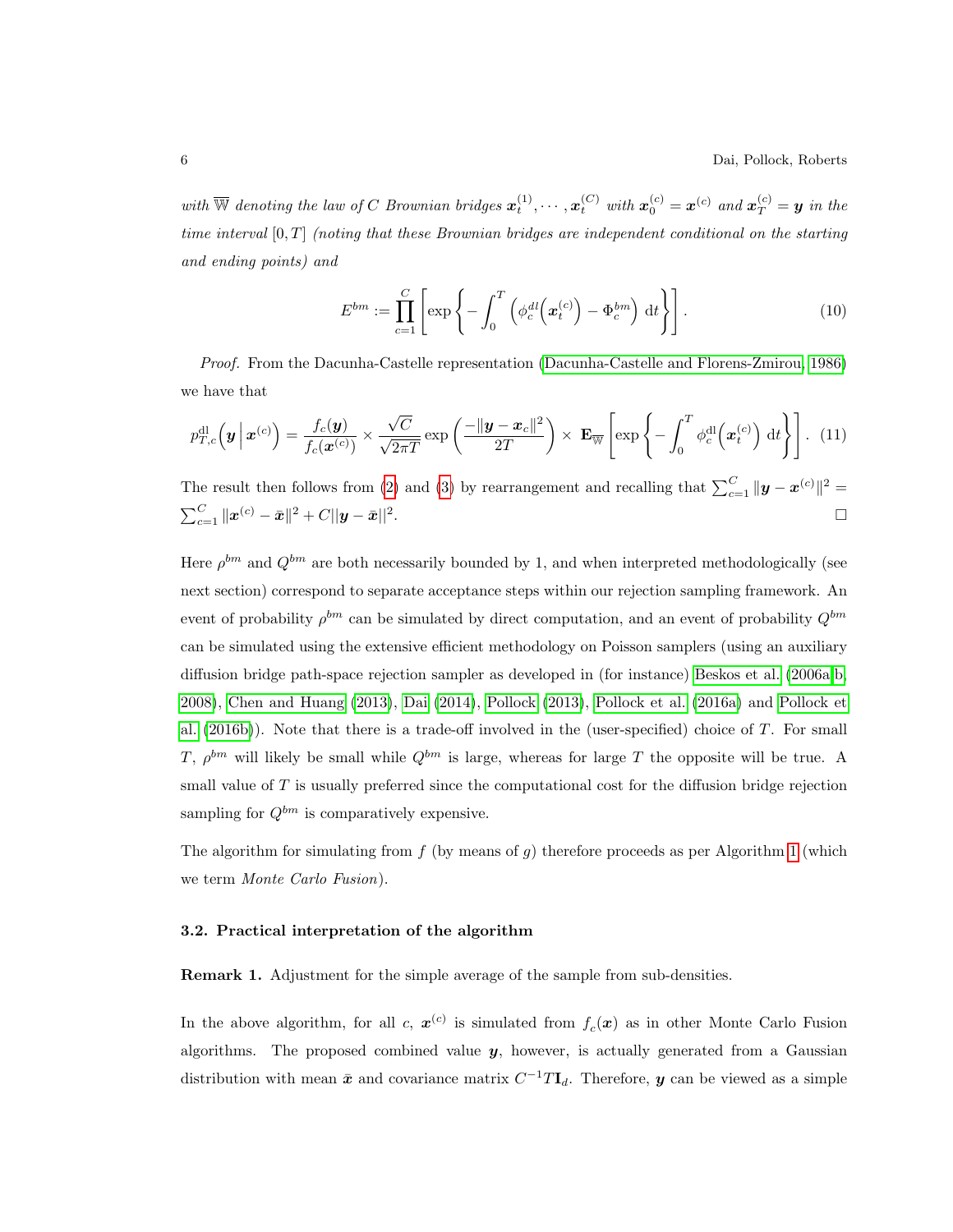- <span id="page-6-0"></span>1 Initialize a value  $T > 0$ ;
- 2 For  $c = 1, \dots, C$ , simulate  $\mathbf{x}_c$  from the density  $f_c(\mathbf{x})$  and calculate  $\bar{\mathbf{x}}$ ;
- 3 Simulate y from the Gaussian distribution, with density  $\exp\left(-\frac{C\cdot\|y-\bar{x}\|^2}{2T}\right)$  $\frac{\bm{y}-\bar{\bm{x}}\|^2}{2T}\Big);$
- 4 Generate standard uniform random variable  $U_1$ ;

```
5 if \log U_1 \leq -\frac{C\sigma^2}{2T} then
```
6 Generate standard uniform variable  $U_2$  and the independent Brownian bridges  $\boldsymbol{x}_t^{(c)}$ ,  $c = 1, \dots, C$  in  $[0, T]$ , conditional on the starting point  $x_c$  and ending point y;

 $7$  if

<span id="page-6-1"></span>
$$
U_2 \le E^{bm} \tag{12}
$$

then

8 | Accept and output y as a sample from  $f(\boldsymbol{x})$ ;

// The event [\(12\)](#page-6-1) can be dealt with via the path-space rejection sampling methods in [Beskos et al.](#page-20-8) [\(2006a,](#page-20-8) [2008\)](#page-20-10); [Beskos and Roberts](#page-20-13) [\(2005\)](#page-20-13); [Pollock et al.](#page-21-9) [\(2016a\)](#page-21-9) 9 else  $\begin{array}{|c|c|c|c|c|c|c|c|c|} \hline \end{array}$  Go back to step 2; 11 end 12 else 13 Go back to step 2;

14 end

## Algorithm 1: Monte Carlo Fusion (Brownian Bridge Approach)

average of the values  $\{\boldsymbol{x}^{(c)}, c \in C\}$  added to a Gaussian random error term. This algorithm indicates exactly how the simple average of these independent sub-posterior samples can be adjusted as a draw from the target distribution. This adjustment is in the form of the accept/reject step with acceptance probability  $\rho^{bm} \times Q^{bm}$ .

<span id="page-6-3"></span>Remark 2. Implication on Bayesian group decision theory.

In Step 5 of Algorithm [1,](#page-6-0) we can also write  $\log U_1 \le -\frac{C\sigma^2}{2T}$  as

<span id="page-6-2"></span>
$$
\sigma^2 \le -\frac{2T \log U_1}{C}.\tag{13}
$$

Note that  $\sigma^2$  is actually the sample variance of the simulated starting points  $x^{(c)}$ s (strictly speaking, it is the sum of variances for each component of  $x^{(c)}$ ). Thus in this step, the acceptance condition [\(13\)](#page-6-2) implies that y will have a reasonable probability of being accepted as a sample from  $f(x)$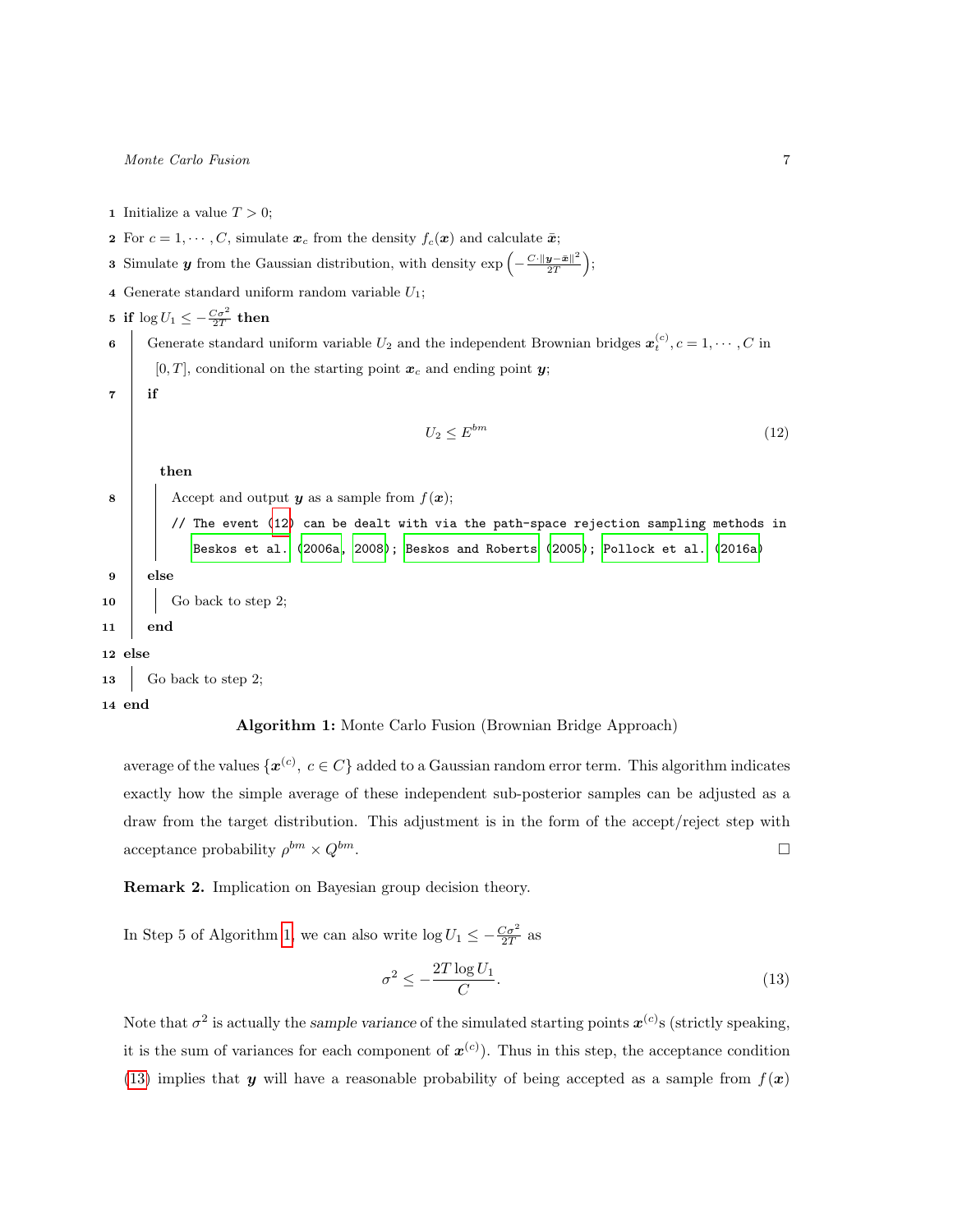only when the variance of  $x^{(c)}$ s is small enough. This coincides with our intuition in group decision making. For example, the small variance of  $\{x^{(c)}, c \in C\}$  (satisfying condition [\(13\)](#page-6-2)) means that the decisions/results from each group are similar, so that we can combine these decisions/results in step 7, using [\(12\)](#page-6-1), in Algorithm [1.](#page-6-0) On the other hand, if the variance of  $\{\boldsymbol{x}^{(c)}, c \in C\}$  (not satisfying condition [\(13\)](#page-6-2)) is large, then  $\{\boldsymbol{x}^{(c)}, c \in C\}$  provide contradictory evidence and should usually be rejected. Note that algorithmically, this initial rejection sampling step is efficient since early rejection then avoids the need to carry out the more complicated (and computationally expensive) step 7, via the condition of [\(12\)](#page-6-1).  $\Box$ 

### Remark 3. An extreme case.

A very interesting extreme case is to choose  $T = 0$ . Then the event [\(12\)](#page-6-1) will certainly happen, but the event  $U_1 \leq \exp\left(-\frac{C\sigma^2}{2T}\right)$  will occur only if  $x^{(1)} = \cdots = x^{(C)} = y$ . Therefore in such an extreme case, Algorithm [1](#page-6-0) (theoretically) draws a sample  $y$  from

$$
h^{\text{bm}}\left(\boldsymbol{x}^{(1)},\cdots,\boldsymbol{x}^{(C)},\boldsymbol{y}\right) \quad \propto \quad \prod_{c=1}^C f_c(\boldsymbol{y})
$$

<span id="page-7-0"></span>which is the target distribution. In practice, however, we have to choose  $T > 0$ , since the independent sub-posterior samples  $x^{(c)}$ s have zero probability to be the same.

### 4. A fusion rejection sampler using Ornstein-Uhlenbeck bridges

#### 4.1. The methodology

In the previous section, the proposal density  $h^{bm}$  uses a simple average of the sub-posterior samples  $\mathbf{x}^{(c)}$  as the mean of the proposal  $\mathbf{y}$ . Another approach is to consider using a weighted average of the sub-posterior samples  $x^{(c)}$  as the mean of the proposal  $y$ . For example, in a typical meta-analysis, a weighted average from different research outputs is typically used as the unification mean, and an individual output with more certainty (or, smaller variance) should consequently have larger weights [\(Fleiss, 1993\)](#page-20-3).

Denoting  $\hat{\mu}_c$  and  $\hat{\Lambda}_c$  as the mean and the inverse of covariance matrix estimates for distribution  $f_c(\mathbf{x})$ , respectively. We consider the following more general proposal density

$$
h^{\text{ou}}\left(\boldsymbol{x}^{(1)},\cdots,\boldsymbol{x}^{(C)},\boldsymbol{y}\right) \propto \left[\prod_{c=1}^{C} f_c\left(\boldsymbol{x}^{(c)}\right)\right] \text{etr}\left[-\frac{1}{2}\left[\boldsymbol{y}-\widetilde{\boldsymbol{x}}\right]^{\otimes 2} \mathbf{D}\right]
$$
(14)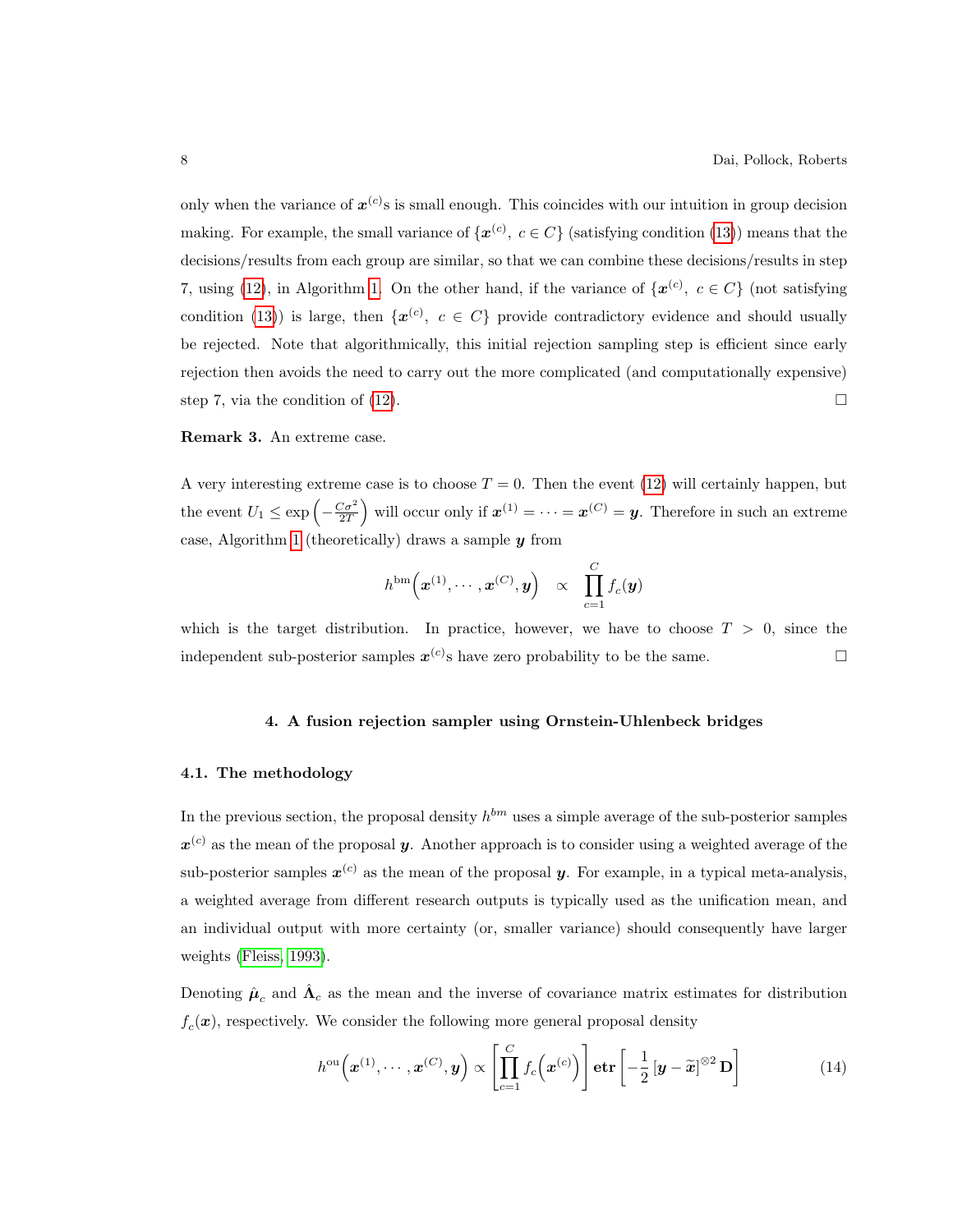where

$$
\mathbf{D} = \sum_{c=1}^{C} \mathbf{D}_c, \quad \mathbf{D}_c = \mathbf{V}_c^{-1} - \hat{\mathbf{\Lambda}}_c
$$
\n
$$
\mathbf{V}_c := \mathbf{V}_c(T) = \mathbf{Var} \left( \int_0^T e^{\hat{\mathbf{\Lambda}}_c(t-T)} d\mathbf{W}_t^{(c)} \right) = \frac{\hat{\mathbf{\Lambda}}_c^{-1}}{2} \left( \mathbf{I}_d - e^{-2\hat{\mathbf{\Lambda}}_c T} \right) \tag{15}
$$

and

<span id="page-8-5"></span>
$$
\widetilde{\mathbf{x}} = \mathbf{D}^{-1} \left\{ \sum_{c=1}^{C} \left( \mathbf{V}_c^{-1} \mathbf{m}_c - \hat{\mathbf{\Lambda}}_c \hat{\boldsymbol{\mu}}_c \right) \right\}
$$
  
\n
$$
\mathbf{m}_c := \mathbf{m}_c(\mathbf{x}^{(c)}, T) = \hat{\boldsymbol{\mu}}_c + e^{-\hat{\mathbf{\Lambda}}_c T} (\mathbf{x}^{(c)} - \hat{\boldsymbol{\mu}}_c). \tag{16}
$$

It is also straightforward to simulate from  $h^{\text{ou}}(\cdot)$ , since  $\mathbf{x}^{(c)}$ s are independently drawn from  $f_c(\mathbf{x})$ and then y is generated from a Gaussian distribution with mean  $\tilde{x}$  and covariance matrix  $D^{-1}$ .

Here the vector  $m_c$  and the matrix  $V_c$  are actually the mean and covariance matrix, respectively, for the following OU process at time T conditional on the starting point  $\mathbf{x}_0^{(c)} = \mathbf{x}^{(c)}$  [\(Masuda,](#page-20-14) [2004\)](#page-20-14),

<span id="page-8-4"></span>
$$
\mathrm{d}\boldsymbol{X}_{t}^{(c)} = \nabla A_{c}^{\mathrm{ou}}\left(\boldsymbol{X}_{t}^{(c)}\right)\mathrm{d}t + \mathrm{d}\boldsymbol{W}_{t}^{(c)}, \ \ \boldsymbol{X}_{0}^{(c)} \sim f_{c}^{2}(\boldsymbol{x})\tag{17}
$$

with

<span id="page-8-0"></span>
$$
A_c^{\text{ou}}(\boldsymbol{x}) = -\frac{(\hat{\boldsymbol{\mu}}_c - \boldsymbol{x})^{tr} \hat{\boldsymbol{\Lambda}}_c (\hat{\boldsymbol{\mu}}_c - \boldsymbol{x})}{2}.
$$
 (18)

We shall also require the following regularity property.

Condition 2. Define

<span id="page-8-2"></span>
$$
\phi_c^{ou}(\boldsymbol{x}) = \frac{1}{2} \left( \|\hat{\boldsymbol{\Lambda}}_c(\hat{\boldsymbol{\mu}}_c - \boldsymbol{x})\|^2 - \text{trace } (\hat{\boldsymbol{\Lambda}}_c) \right).
$$
 (19)

For any  $c \in \{1, \dots, C\}$ , there exists  $\Phi_c^{ou} > -\infty$  such that, for all  $x$ ,

<span id="page-8-3"></span>
$$
\phi_c^{dl}(\mathbf{x}) - \phi_c^{ou}(\mathbf{x}) \ge \Phi_c^{ou}.\tag{20}
$$

<span id="page-8-1"></span>We now have the following result.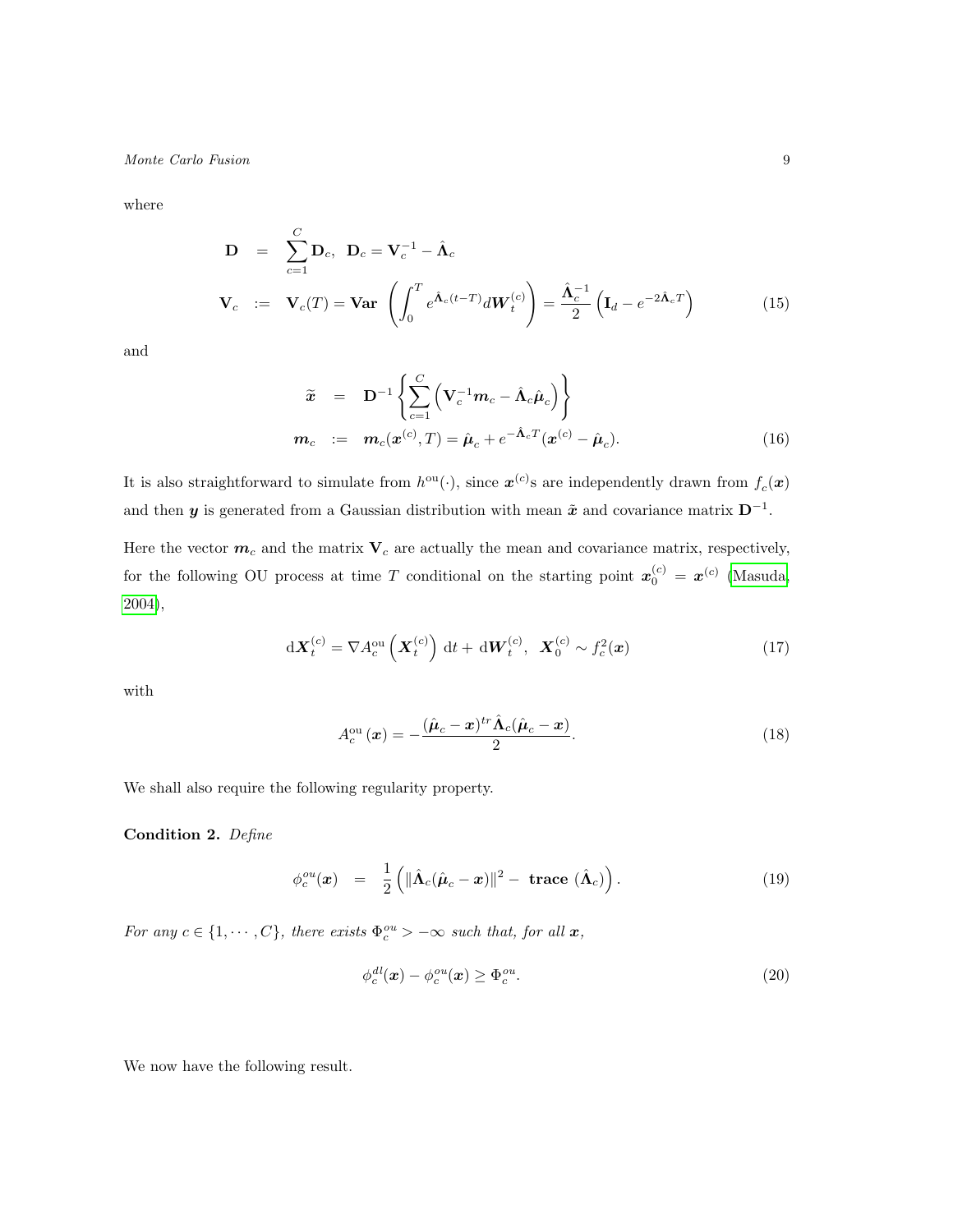Proposition 3. Define function

<span id="page-9-1"></span>
$$
\rho^{ou} := \rho^{ou}(\boldsymbol{x}^{(1)}, \cdots, \boldsymbol{x}^{(C)})
$$
\n
$$
= \boldsymbol{\text{etr}} \left\{ -\frac{1}{2} \left[ \mathbf{H} \mathbf{D}^{-1} + \sum_{c=1}^{C} \mathbf{M}_{1,c} \left( \mathbf{m}_c + \mathbf{M}_{1,c}^{-1} \mathbf{M}_{2,c} \mathbf{V}_c \hat{\mathbf{\Lambda}}_c \hat{\boldsymbol{\mu}}_c \right)^{\otimes 2} \right] \right\}
$$
\n(21)

with

$$
\mathbf{M}_{1,c} = e^{2\hat{\mathbf{\Lambda}}_c T} \hat{\mathbf{\Lambda}}_c - \mathbf{V}_c^{-1} \left( \sum_{c=1}^C \hat{\mathbf{\Lambda}}_c \right) \mathbf{D}^{-1}
$$
\n
$$
\mathbf{M}_{2,c} = \mathbf{V}_c^{-1} \left( \sum_{c=1}^C \hat{\mathbf{\Lambda}}_c \right) \mathbf{D}^{-1} - 2\hat{\mathbf{\Lambda}}_c e^{2\hat{\mathbf{\Lambda}}_c T}
$$
\n
$$
\mathbf{H} = \left( \sum_{c=1}^C \left( m_c - \mathbf{V}_c \hat{\mathbf{\Lambda}}_c \hat{\boldsymbol{\mu}}_c \right)^{\otimes 2} \mathbf{V}_c^{-1} \right) \left( \sum_{c=1}^C \mathbf{V}_c^{-1} \right) - \left\{ \sum_{c=1}^C \mathbf{V}_c^{-1} \left( m_c - \mathbf{V}_c \hat{\mathbf{\Lambda}}_c \hat{\boldsymbol{\mu}}_c \right) \right\}^{\otimes 2}.
$$

Under Condition [2](#page-8-0) we can write

<span id="page-9-0"></span>
$$
\frac{g^{dl}(\boldsymbol{x}^{(1)},\ldots,\boldsymbol{x}^{(C)},\boldsymbol{y})}{h^{ou}(\boldsymbol{x}^{(1)},\ldots,\boldsymbol{x}^{(C)},\boldsymbol{y})} \propto \rho^{ou}(\boldsymbol{x}^{(1)},\ldots,\boldsymbol{x}^{(C)}) \times Q^{ou} \times \prod_{c=1}^{C} e^{-T\Phi_c^{ou}}
$$
(22)

where

$$
Q^{ou} = \mathbf{E}_{\overline{\mathbb{Q}}}\left(E^{ou}\right) \tag{23}
$$

with  $\overline{\mathbb{O}}$  denoting the law of C OU bridges  $\mathbf{x}_t^{(c)}$ ,  $c = 1, \cdots, C$  in time interval  $[0, T]$ . These  $\mathbf{x}_t^{(c)}$ s are independent conditional on the starting point  $\boldsymbol{x}^{(c)}$  and common ending point  $\boldsymbol{y}$  and

<span id="page-9-2"></span>
$$
E^{ou} := \prod_{c=1}^{C} \left[ \exp \left\{ -\int_0^T \left( \phi_c^{dl} \left( \boldsymbol{x}_t^{(c)} \right) - \phi_c^{ou} \left( \boldsymbol{x}_t^{(c)} \right) - \Phi_c^{ou} \right) \, \mathrm{d}t \right\} \right] \,. \tag{24}
$$

*Proof.* See Appendix.  $\square$ 

Since  $\rho^{ou}$  and  $Q^{ou}$  in [\(22\)](#page-9-0) are always no more than 1, we have the following rejection sampling algorithm, Algorithm [2.](#page-10-0)

In Algorithm [2,](#page-10-0)  $T$  is a tuning parameter as well. If we choose a small value of  $T$ , the acceptance probability  $\rho^{ou}(\mathbf{x}^{(1)},\cdots,\mathbf{x}^{(C)})$  will be very low. This is noticed by the fact that **trace**  $(\mathbf{H}\mathbf{D}^{-1})=\infty$ and  $\mathbf{M}_{1,c}$  and  $\mathbf{M}_{2,c}$  are finite matrices, if  $T = 0$ . Therefore in practice, we should choose a reasonably large value  $T$ . However, if we choose a large  $T$ , the acceptance probability [\(25\)](#page-10-1) will be very small. In practice it is usually preferable to choose a small  $T$  since the computational cost for the acceptance / rejection step of [\(25\)](#page-10-1) is much higher.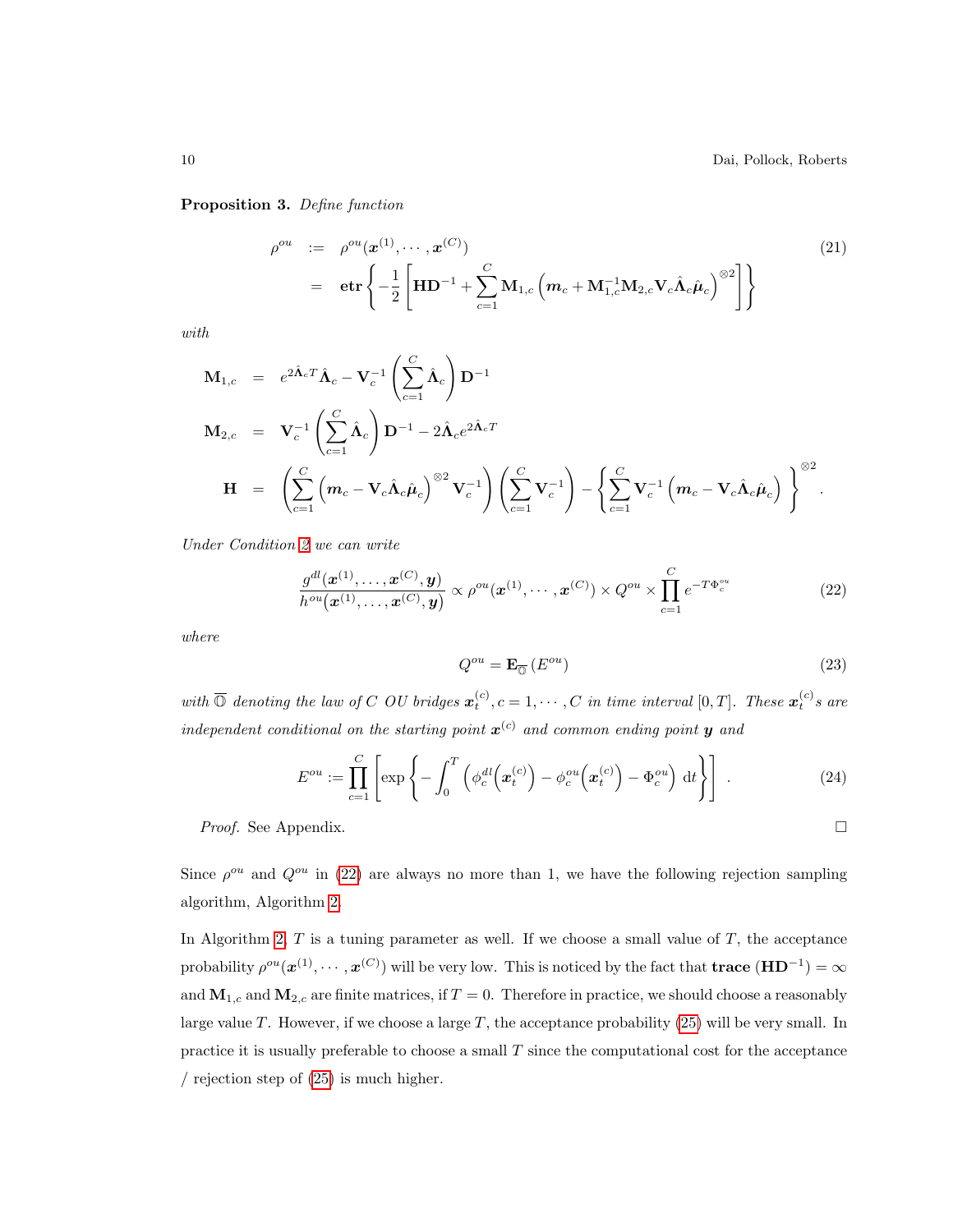- <span id="page-10-0"></span>**1** Initialise a value  $T > 0$  and  $\hat{\boldsymbol{\mu}}_c, \hat{\boldsymbol{\Lambda}}_c$ ;
- 2 For  $c = 1, \dots, C$ , simulate  $\mathbf{x}^{(c)}$  from the density  $f_c(\mathbf{x})$  and calculate  $\widetilde{\mathbf{x}}, \mathbf{D}$ ;
- **3** Simulate  $y$  from the Gaussian distribution, with mean  $\tilde{x}$  and covariance matrix  $D^{-1}$ ;
- 4 Generate standard uniform random variable  $U_1$ ;
- 5 if  $U_1 \leq \rho^{ou}(\boldsymbol{x}^{(1)}, \cdots, \boldsymbol{x}^{(C)})$  (given in the formula [\(21\)](#page-9-1)) then

6 Generate standard uniform random variable  $U_2$  and independent OU bridges  $\boldsymbol{x}_t^{(c)}$ ,  $c = 1, \cdots, C$  in [0, T], conditional on the starting point  $\mathbf{x}_0^{(c)} = \mathbf{x}^{(c)}$  and ending point y;

 $7$  if

<span id="page-10-1"></span>
$$
U_2 \le \exp\left[-\sum_{c=1}^C \int_0^T \left(\phi_c^{dl}\left(\boldsymbol{x}_t^{(c)}\right) - \phi_c^{ou}\left(\boldsymbol{x}_t^{(c)}\right) - \Phi_c^{ou}\right) \, \mathrm{d}t\right] \tag{25}
$$

// The event [\(25\)](#page-10-1) can be dealt with via the path-space rejection sampling methods in [Beskos et al.](#page-20-8) [\(2006a,](#page-20-8) [2008\)](#page-20-10); [Beskos and Roberts](#page-20-13) [\(2005\)](#page-20-13); [Pollock et al.](#page-21-9) [\(2016a\)](#page-21-9)

```
8 then
```

```
9 Accept and output y as a sample from f(\boldsymbol{x});
```

```
10 else
```
11 go back to step 2

### 12 end

13 else

```
14 go back to step 2
```
15 end

Algorithm 2: Monte Carlo Fusion (Ornstein-Uhlenbeck Approach)

### 4.2. Connection with Consensus Monte Carlo

In practice, people may employ an approximate version of Algorithm [2,](#page-10-0) since we can ignore the condition  $(25)$  in the rejection step 7, if we choose a small value T. In other words, from  $(22)$ of Proposition [3,](#page-8-1) we have that for small T the target  $g^{dl}(\cdot)$  is approximately equal to a function proportional to

$$
\tilde{h}^{ou} = h^{ou} \cdot \rho^{ou} = \left[ \prod_{c=1}^{C} f_c(\boldsymbol{x}^{(c)}) \right] \mathbf{etr} \left[ -\frac{1}{2} \left[ \boldsymbol{y} - \tilde{\boldsymbol{x}} \right]^{\otimes 2} \mathbf{D} \right] \cdot \rho^{ou}(\boldsymbol{x}^{(1)}, \cdots, \boldsymbol{x}^{(C)}) \tag{26}
$$

Such an approximation will be very good since  $Q^{ou}$ , the acceptance probability [\(25\)](#page-10-1), will be very close to 1 with a small T. In other words, we only simulate y from  $\tilde{h}^{ou}(\cdot)$  and accept y as a sample approximately from the target distribution  $f(\cdot)$ .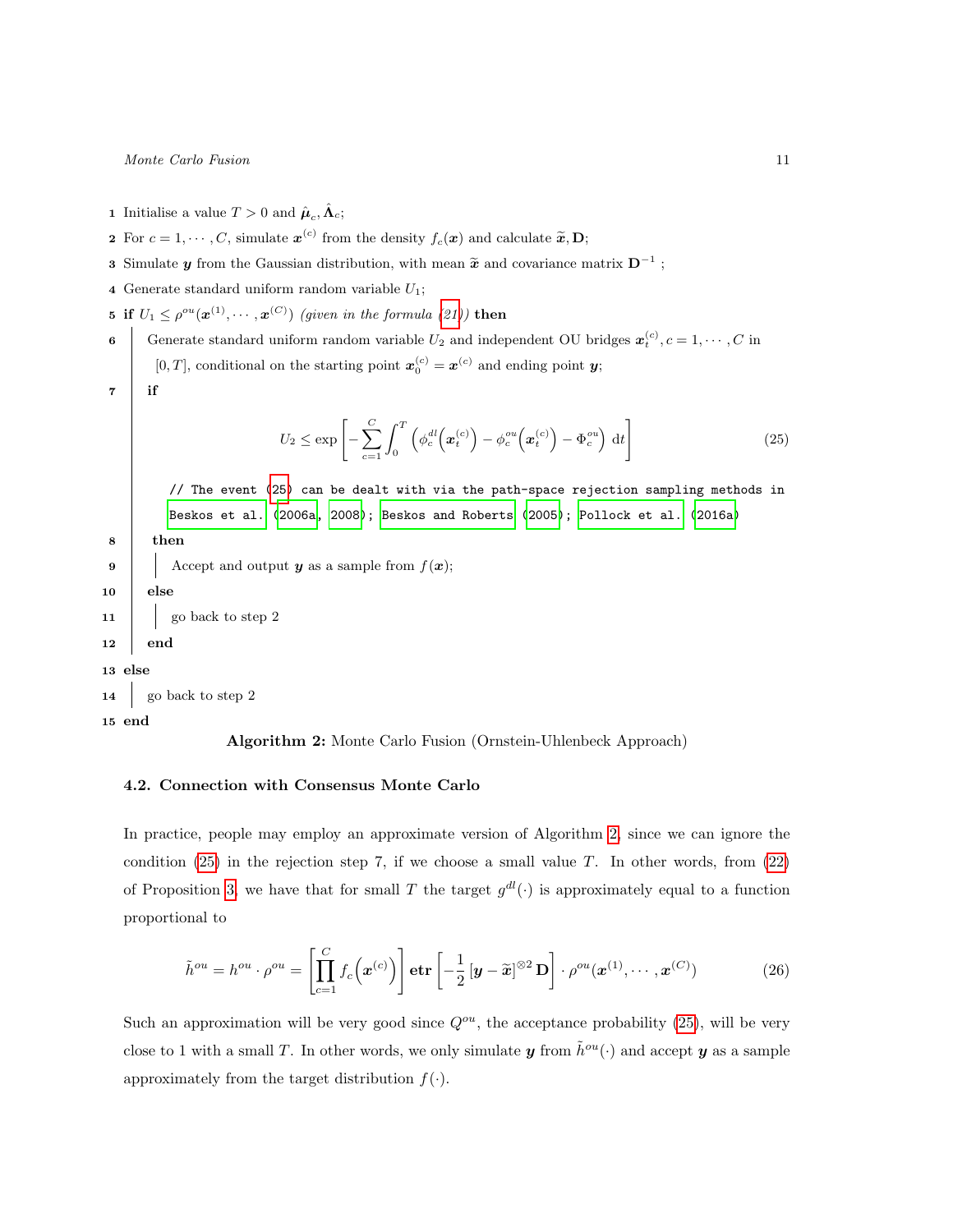If we draw  $\mathbf{x}_c, c = 1, \cdots, C$  independently from each  $f_c(\mathbf{x})$ , respectively. Another naive approach to combine these draws is to use the following linear combination

<span id="page-11-1"></span>
$$
\mathbf{y} = \left(\sum_{c=1}^{C} \hat{\mathbf{\Lambda}}_c\right)^{-1} \left[\sum_{c=1}^{C} \hat{\mathbf{\Lambda}}_c \mathbf{x}_c\right].
$$
 (27)

In practice,  $\hat{\Lambda}_c^{-1}$  can be obtained via preliminary analysis. Such a  $y$  can be viewed as a sample approximately from  $f(x)$  as well. This is named as Consensus Monte Carlo (CMC) in [\(Scott et al.,](#page-21-3) [2016\)](#page-21-3).

The following lemma tells us how the simulation of y from  $\tilde{h}^{ou}(\cdot)$  is related to the consensus Monte Carlo sample [\(27\)](#page-11-1).

<span id="page-11-2"></span>**Lemma 1.** If  $f_c(\mathbf{x})$  is a Gaussian distribution and if we choose  $T = \infty$ , then simulating **y** from  $\tilde{h}^{ou}(\cdot)$  will be the same as the Consensus Monte Carlo method. Both draw samples exactly from the target distribution.

Proof. See Appendix B.

This lemma tells us why Consensus Monte Carlo does not provide good results. It is because CMC simulates y from  $\tilde{h}^{ou}(\cdot)$  with  $T = \infty$ , however, T should be chosen as a small value to achieve better approximation or even use the exact Algorithm [2](#page-10-0) with the diffusion path rejection sampler.

### 5. Simulation studies

### <span id="page-11-0"></span>5.1. Distribution with light tails

We consider the target distribution  $f(x) \propto e^{-x^4/2}$ . We choose  $C = 4$  and  $f_c(x) = e^{-x^4/2C}$ ,  $c =$ 1,  $\dots$ , C. It is easy to check that  $\phi^{dl}(x) = \frac{1}{2} \left( \frac{4x^6}{C^2} - \frac{6x^2}{C} \right)$  $\left(\frac{cx^2}{C}\right)$  satisfies Condition [1.](#page-4-1) On the other hand, for any chosen values  $\hat{\mu}_c$ ,  $\hat{\Lambda}_c$ ,  $\phi_c^{\text{ou}}(x)$  in [\(19\)](#page-8-2) satisfies Condition [2](#page-8-3) as well. Therefore both Algorithm [1](#page-6-0) and Algorithm [2](#page-10-0) can be applied to simulate from  $f(x)$ .

We compare the following Monte Carlo methods for the estimation of the density function of  $f(x)$ :

1. Simulating MC samples directly from  $f(x)$  via a simple rejection sampling with standard Gaussian distribution as the proposal;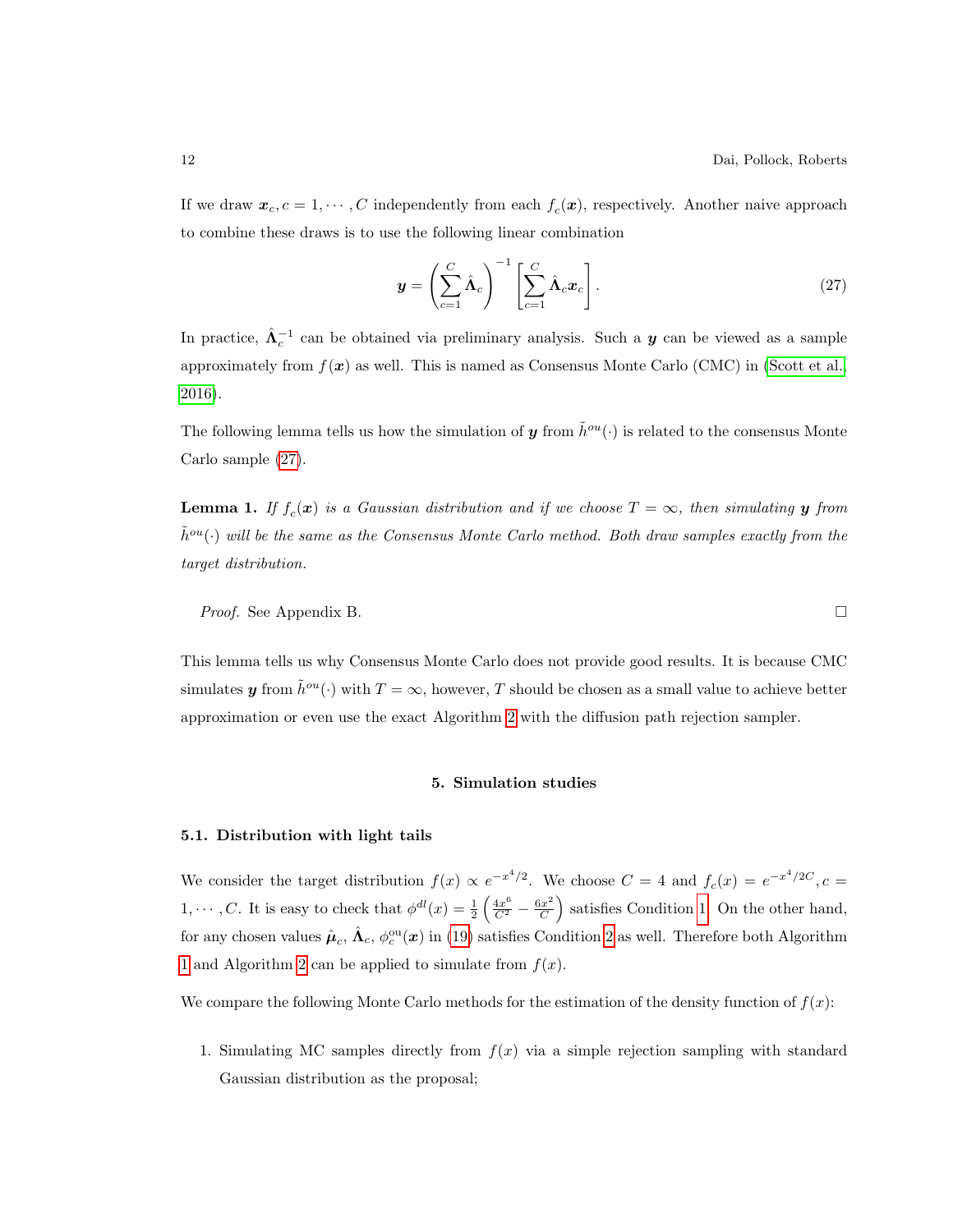- 2. simulating MC samples based on the exact simulation method, Algorithm [1](#page-6-0) with  $T = 1$ ;
- 3. simulating MC samples based on the exact simulation method, Algorithm [2](#page-10-0) with  $T = 1$ ;
- 4. simulating MC samples based on the Consensus method in [Scott et al.](#page-21-3) [\(2016\)](#page-21-3);

The density curve estimation results are summarised in Figure [1.](#page-12-0) Note that all results are based on 10, 000 realisations. The black solid cure (Simulation [1.], the true fitted density curve), the blue solid curve (Simulation [2.]) and the pink solid curve (Simulation [3.]) are all exact algorithms and they are almost identical. The Consensus methods (Simulation [4.] – the red dashed curve, has very large biases. Note that both CMC algorithm and Algorithm [2](#page-10-0) use the same values of  $\hat{\boldsymbol{\mu}}_c$  and  $\hat{\Lambda}_c$  based on preliminary analysis.



<span id="page-12-0"></span>FIGURE 1: Kernel density fitting with bandwidth 0.25 for density proportional to  $e^{-x^4/2}$ , based on different Monte Carlo methods. [1.]– black solid curve, standard exact MC; [2.]– pink solid curve, Algorithm [1;](#page-6-0) [3.]– blue solid curve, Algorithm [2;](#page-10-0) [4.]– red dashed curve, CMC algorithm.

The running time of the algorithms are presented in Table [1.](#page-13-0) It seems that Algorithm [2](#page-10-0) uses the most system running time. This is because Algorithm [2](#page-10-0) has a smaller acceptance probability (about 0.011 for the path-space rejection sampling [\(25\)](#page-10-1)) than that in Algorithm [1](#page-6-0) (about 0.139 for the path-space rejection sampling [\(12\)](#page-6-1)).

Note that Condition [1](#page-4-1) is usually satisfied in most applications, however, Condition [2](#page-8-3) only holds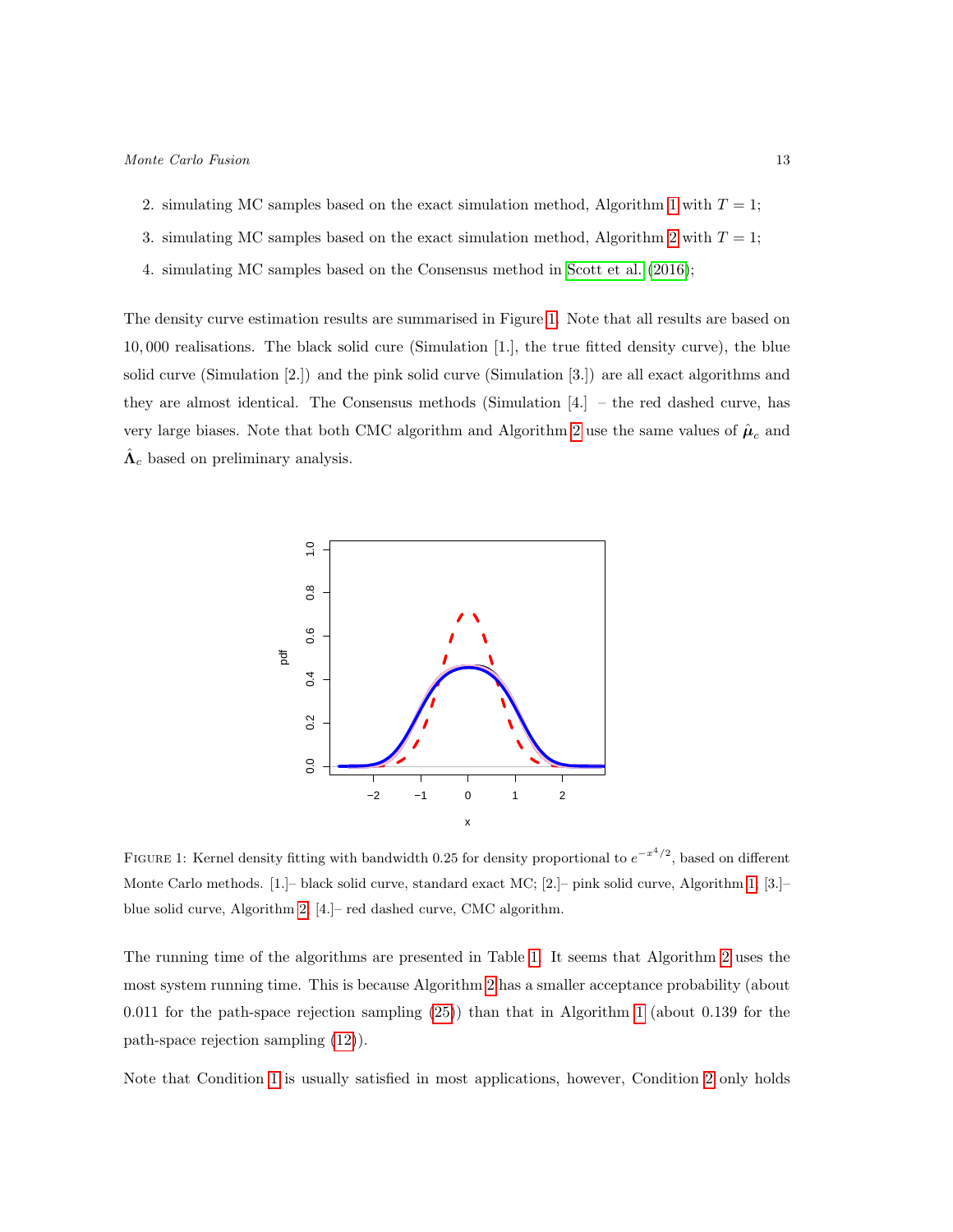<span id="page-13-0"></span>

| Algorithms   |      | $CMC$ Algorithm 1 Algorithm 2 |      |
|--------------|------|-------------------------------|------|
| Running time | 0.05 | 0.36                          | 4.05 |

Table 1: System running times in seconds for simulating 10,000 realisations.

when the target  $f(x)$  has lighter tails than Gaussian distributions. We present an example in the following section, where only Condition [1](#page-4-1) is true.

### 5.2. Beta distribution

Consider the target distribution as the Beta distribution with density  $\pi(u) \propto u^4(1-u)$ ,  $u \in [0,1]$ , i.e. Beta(5, 2). To use the proposed algorithms, the support of the target distribution should be in the whole real axis. Therefore we need to use the variable transformation  $x = \log(u/(1-u))$  and consider the target distribution as

$$
f(x) \propto \left[\frac{\exp(x)}{1+\exp(x)}\right]^5 \left[\frac{1}{1+\exp(x)}\right]^2.
$$

We decompose  $\pi(x)$  into  $C = 5$  components,

<span id="page-13-1"></span>
$$
f(x) \propto f_1(x) \cdots f_C(x)
$$
  
\n
$$
f_c(x) = \left[ \frac{\exp(x)}{1 + \exp(x)} \right] \left[ \frac{1}{1 + \exp(x)} \right]^{0.4}.
$$
 (28)

Note that for this simple example Condition [1](#page-4-1) is satisfied but Condition [2](#page-8-3) is not satisfied. Therefore we compare the following Monte Carlo methods for the estimation of the density function of  $Beta(5, 2)$ :

- 1. Simulating MC samples directly from Beta(5, 2) via the simple R command, rbeta;
- 2. simulating MC samples based on the exact simulation method, Algorithm [1](#page-6-0) with  $T = 3$ ;
- 3. simulating MC samples based on the Consensus method in [Scott et al.](#page-21-3) [\(2016\)](#page-21-3), with variable transformation and with the decomposition in [\(28\)](#page-13-1).

For simulations [3.],  $\hat{\boldsymbol{\mu}}_c$ ,  $\hat{\boldsymbol{\Lambda}}_c$  (also known as the weight of each consensus sample in CMC algorithm) are chosen, respectively, as the estimated mean and inverse of variance of  $f_c(\cdot)$ , as suggested by [Scott et al.](#page-21-3) [\(2016\)](#page-21-3).

The density curve estimation results are summarized in Figure [2.](#page-14-0) Note that all results are based on 10, 000 realisations. The black solid cure (Simulation [1.]) and the blue solid curve (Simulation [2.])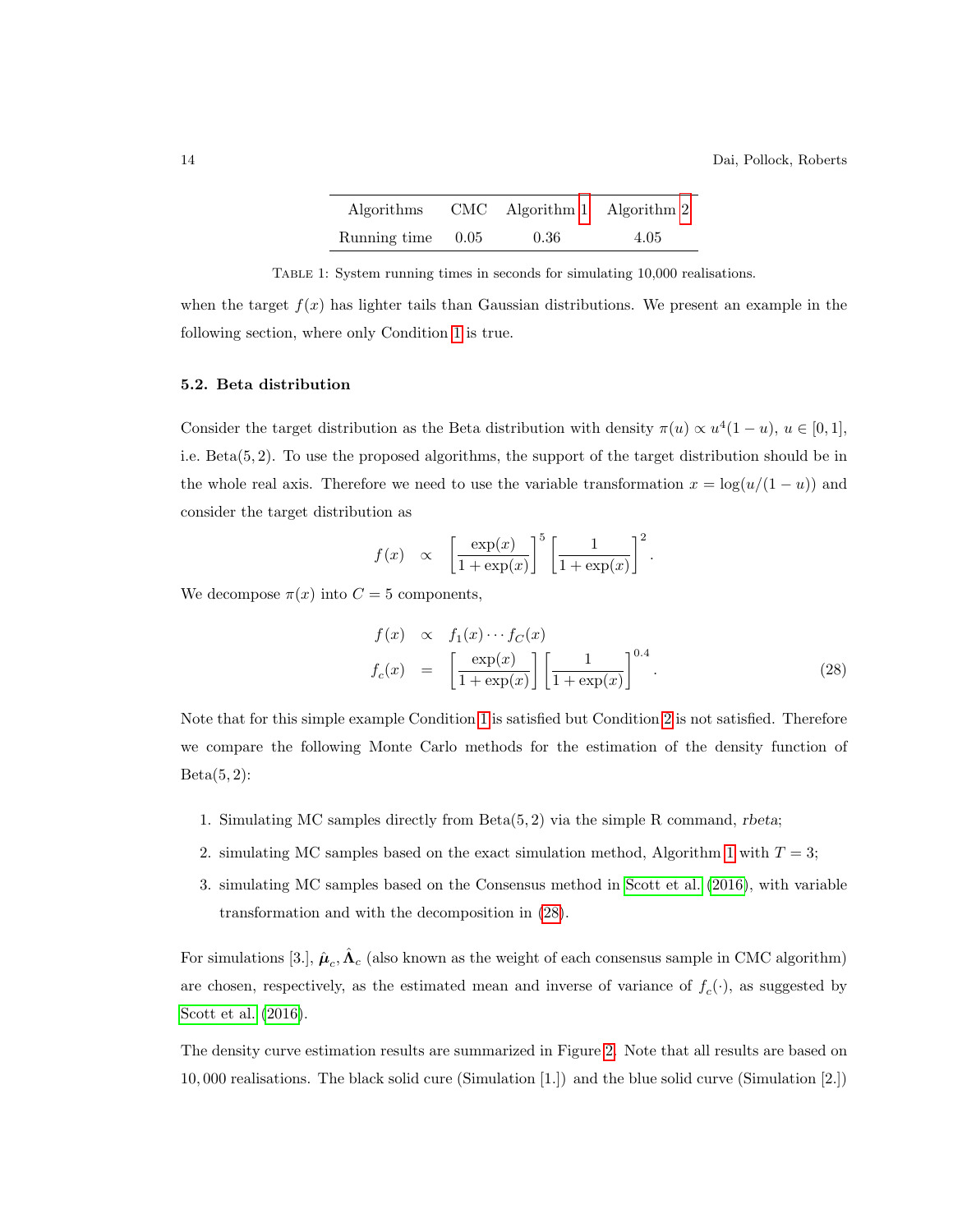are almost identical, since both of them are based on exact simulation methods. Again, Concensus Monte Carlo gives very biased results.



<span id="page-14-0"></span>FIGURE 2: Kernel density fitting with bandwidth 0.04 for Beta(5,5), based on different Monte Carlo methods. [1.]– black solid curve, standard exact MC; [2.]– blue solid curve, Algorithm [1;](#page-6-0) [3.]– red dashed curve, CMC algorithm.

### Remark 4. Tuning parameters and density decomposition

We may choose any value  $T$  in the proposed algorithms. However, as we mentioned before, value T is a tunning parameter for the efficiency of Algorithm [1,](#page-6-0) which indeed shown by our simulation results. The CPU running time for simulating 10,000 realisations based on Algorithm [1](#page-6-0) for the Beta-example is summarized in Figure [3.](#page-15-1) The optimum value is about  $T = 2$ . Note that such optimum value can be found in practice via a small amount of preliminary simulations.

In addition, when we split the target f into  $f \propto f_1 \cdots f_C$ , we actually chose  $f_1 = \cdots = f_C = f^{1/C}$ , since such decomposition will always give the smallest variation for  $x^{(c)}$ ,  $c = 1, \dots, C$ , as suggested in [Dai](#page-20-15) [\(2017\)](#page-20-15).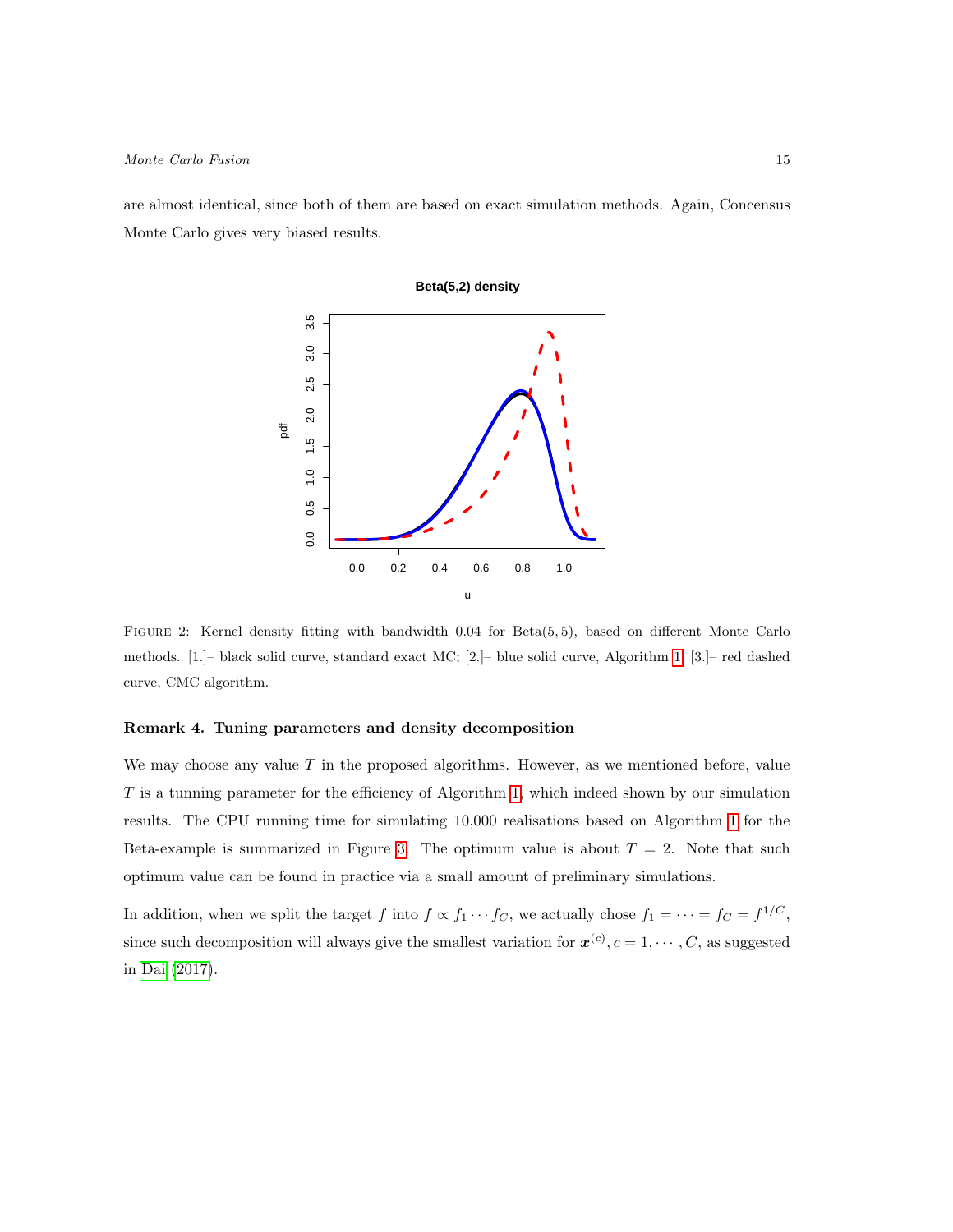

<span id="page-15-1"></span>FIGURE 3: CPU time (in seconds) for Algorithm [1,](#page-6-0) based on different T.

### 6. Conclusion

<span id="page-15-0"></span>In this paper we have introduced a novel theoretical framework, and direct methodological implementation (Monte Carlo Fusion), to address the common (but challenging) 'fusion' problem – unifying distributed analyses and inferences on shared parameters from multiple sources, into a single coherent inference – by viewing it as a simple rejection sampler on an extended space [\(Section](#page-3-0) [2\)](#page-3-0), and developing an appropriate sampling mechanism [\(Section 3\)](#page-3-1).

Our fusion approach is not only the first paper to answer in a principled manner how to combine samples from multiple sources, but (as shown in [Section 4\)](#page-7-0), also provides a principled approach to understand the errors that arise in other existing unification schemes (such as those in big data divide-and-conquer approaches). The errors in existing unification schemes can be considerable, even for simple one dimensional unification targets (such as those we consider in [Section 5\)](#page-11-0).

Characterising the error in existing unification schemes is possible by setting the (proposal) sampling mechanisms of those schemes within our framework, and finding a representation for the remaining error (which we could remove by further acceptance or rejection). This opens interesting avenues of research in which existing unification schemes are adapted within our framework into efficient proposal mechanisms for our extended fusion target density [\(2\)](#page-3-3).

A number of avenues to apply our work directly to interesting applications are possible. In addition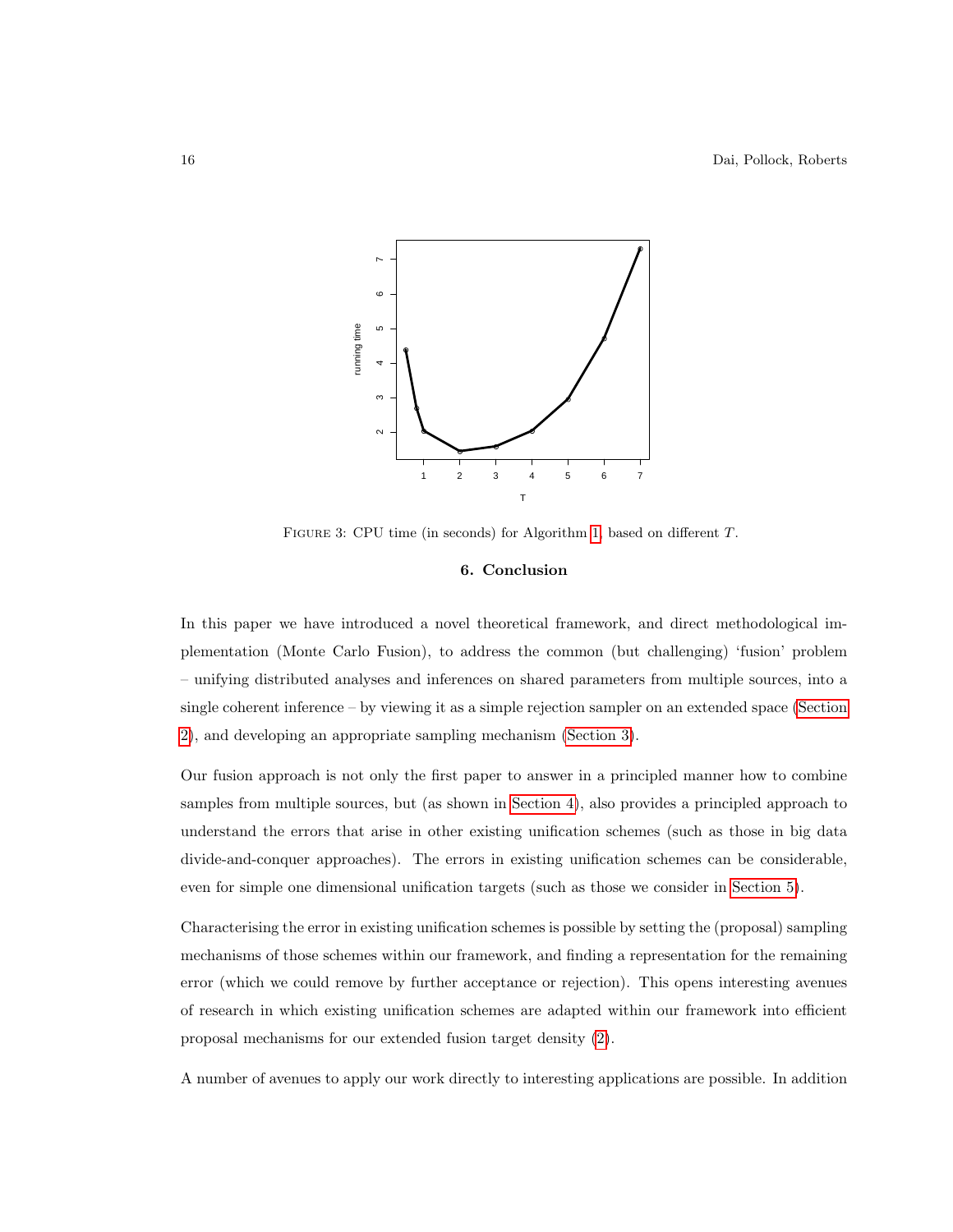to those discussed in [Section 1](#page-1-1) (namely expert elicitation, multi-view learning and meta-analysis), other application areas include Bayesian group decision theory (see Remark [2\)](#page-6-3) and Bayesian sensitivity analysis. In the case of Bayesian sensitivity analysis we need to assess a large number of prior distributions, but existing methods address this by using approximations [\(Tan et al., 2015\)](#page-21-11).

A key avenue for (on-going) future research is to fully explore how to use the Monte Carlo Fusion framework we introduce to modify, and remove approximation, from existing Monte Carlo methods (particularly within the big data setting) that use the divide-and-conquer (fork-and-join) strategies described in [Section 1.](#page-1-1) In the particular setting of big data the unification of distributed inferences is only part of the problem – additional constraints are imposed due to practical computational and hardware concerns (such as avoiding as far as possible communication between computing cores). As such, key future research will focus on how to implement Monte Carlo Fusion with this particular set of constraints (as direct implementation is not possible).

Another interesting big data direction would be to blend the multi-core approach of divide-andconquer strategies, with state-of-the-art single-core approaches for big data (for instance, [Pollock](#page-21-9) [et al.](#page-21-9) [\(2016a\)](#page-21-9)).

### Acknowledgements

The authors would like to thank the Isaac Newton Institute for Mathematical Sciences for support and hospitality during the programme "Scalable inference; statistical, algorithmic, computational aspects (SIN)" when work on this paper was undertaken. MP and GOR were supported by the EPSRC [grant number EP/K014463/1]. GOR was additionally supported by the EPSRC [grant numbers EP/K034154/1, EP/D002060/1].

#### Appendix A. Proof of Proposition [3](#page-8-1)

To prove the proposition, we first introduce a lemma about a density proportional to the following function

<span id="page-16-0"></span>
$$
\tilde{g}^{ou}(\boldsymbol{x}^{(1)},\ldots,\boldsymbol{x}^{(C)},\boldsymbol{y})
$$
\n
$$
= \prod_{c=1}^{C} \left[ f_c(\boldsymbol{x}^{(c)}) p_{T,c}^{ou}(\boldsymbol{y} \,|\, \boldsymbol{x}^{(c)}) \exp\left( A_c^{ou}(\boldsymbol{x}^{(c)}) - A_c^{ou}(\boldsymbol{y}) \right) \right]
$$
\n(29)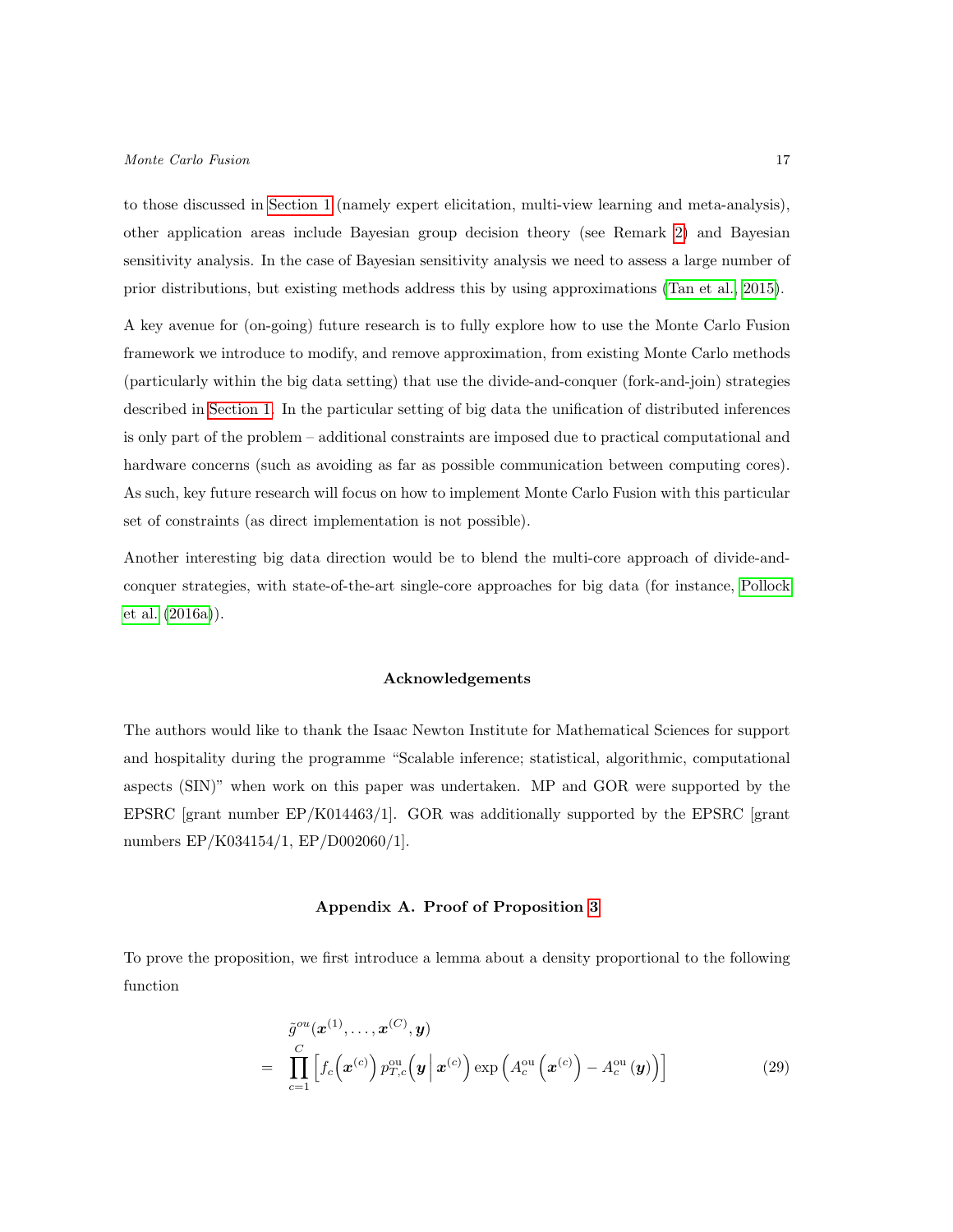where  $p_{T,c}^{\text{ou}}(\bm{y} \,|\, \bm{x}^{(c)})$  is the transition density from  $\bm{x}^{(c)}$  at time 0 to  $\bm{y}$  at time T, for the OU process given by  $(17)$ .

**Lemma 2. The expression of**  $\tilde{g}^{ou}$ . The formula in [\(29\)](#page-16-0) can be rewritten as

<span id="page-17-0"></span>
$$
\tilde{g}^{ou}\left(\boldsymbol{x}^{(1)},\cdots,\boldsymbol{x}^{(C)},\boldsymbol{y}\right) \propto \left[\prod_{c=1}^{C} f_c\left(\boldsymbol{x}^{(c)}\right)\right] \operatorname{etr}\left[-\frac{1}{2}\left[\boldsymbol{y}_T-\widetilde{\boldsymbol{x}}\right]^{\otimes2} \mathbf{D}\right] \rho^{ou}(\boldsymbol{x}^{(1)},\cdots,\boldsymbol{x}^{(C)})
$$
\n(30)

where  $\tilde{\mathbf{x}}$  and  $\rho^{ou}$  are given by [\(16\)](#page-8-5) and [\(21\)](#page-9-1), respectively.

*Proof.* See the supplementary file.  $\Box$ 

Now we prove Proposition [3.](#page-8-1)

*Proof.* If we denote  $\overline{\mathbb{DL}}$  as the law of C d-dimensional Langevin diffusion bridges given in [\(4\)](#page-4-2), with starting points  $x^{(c)}$  and common ending point y, the result of Proposition [2](#page-4-3) can be written as

$$
\frac{g^{dl}(\boldsymbol{x}^{(1)},\ldots,\boldsymbol{x}^{(C)},\boldsymbol{y})}{h^{bm}(\boldsymbol{x}^{(1)},\ldots,\boldsymbol{x}^{(C)},\boldsymbol{y})} \times d\overline{\mathbb{DL}}(\vec{\boldsymbol{x}}) \propto \rho^{bm} \times E^{bm} \times \prod_{c=1}^{C} e^{-T\Phi_c} \times d\overline{\mathbb{W}}(\vec{\boldsymbol{x}})
$$
(31)

where  $\vec{x} = \{x_t^{(c)}, c = 1, \dots, C, t \in [0, T]\}$  are typical diffusion bridge paths, with starting points  $x^{(c)}$  and common ending point y.

If we consider a very special case where each  $f_c(\mathbf{x})$  is a Gaussian density  $\exp(A_c^{\text{ou}}(\mathbf{x}))$ , we immediately have that the target  $g^{dl}$  becomes

$$
g^{ou} = \prod_{c=1}^{C} \left[ e^{2A_c^{ou}(\boldsymbol{x}^{(c)})} p_{T,c}^{ou}(\boldsymbol{y} \,|\, \boldsymbol{x}^{(c)}) \, \frac{1}{e^{A_c^{ou}(\boldsymbol{y})}} \right]
$$

In addition, the proposal density  $h^{bm}$  in Propostion [2](#page-4-3) becomes

$$
\hbar^{bm}(\boldsymbol{x}^{(1)},\ldots,\boldsymbol{x}^{(C)},\boldsymbol{y})=\prod_{c=1}^C\left[e^{A_c^{\text{ou}}(\boldsymbol{x}^{(c)})}\right]e^{-\frac{\|\boldsymbol{y}-\bar{\boldsymbol{x}}\|^2}{2T}},
$$

and further the rejection sampling ratio in Proposition [2](#page-4-3) becomes

$$
\frac{g^{ou}(\boldsymbol{x}^{(1)},\ldots,\boldsymbol{x}^{(C)},\boldsymbol{y})}{\hbar^{bm}(\boldsymbol{x}^{(1)},\ldots,\boldsymbol{x}^{(C)},\boldsymbol{y})} \times d\overline{\mathbb{O}}(\vec{\boldsymbol{x}}) \propto \rho^{bm} \times E^{ou}_{*} \times d\overline{\mathbb{W}}(\vec{\boldsymbol{x}})
$$
\n(32)

$$
E_*^{ou} := \prod_{c=1}^C \left[ \exp\left\{-\int_0^T \phi_c^{ou}\left(\mathbf{x}_t^{(c)}\right) \, \mathrm{d}t\right\} \right] \,. \tag{33}
$$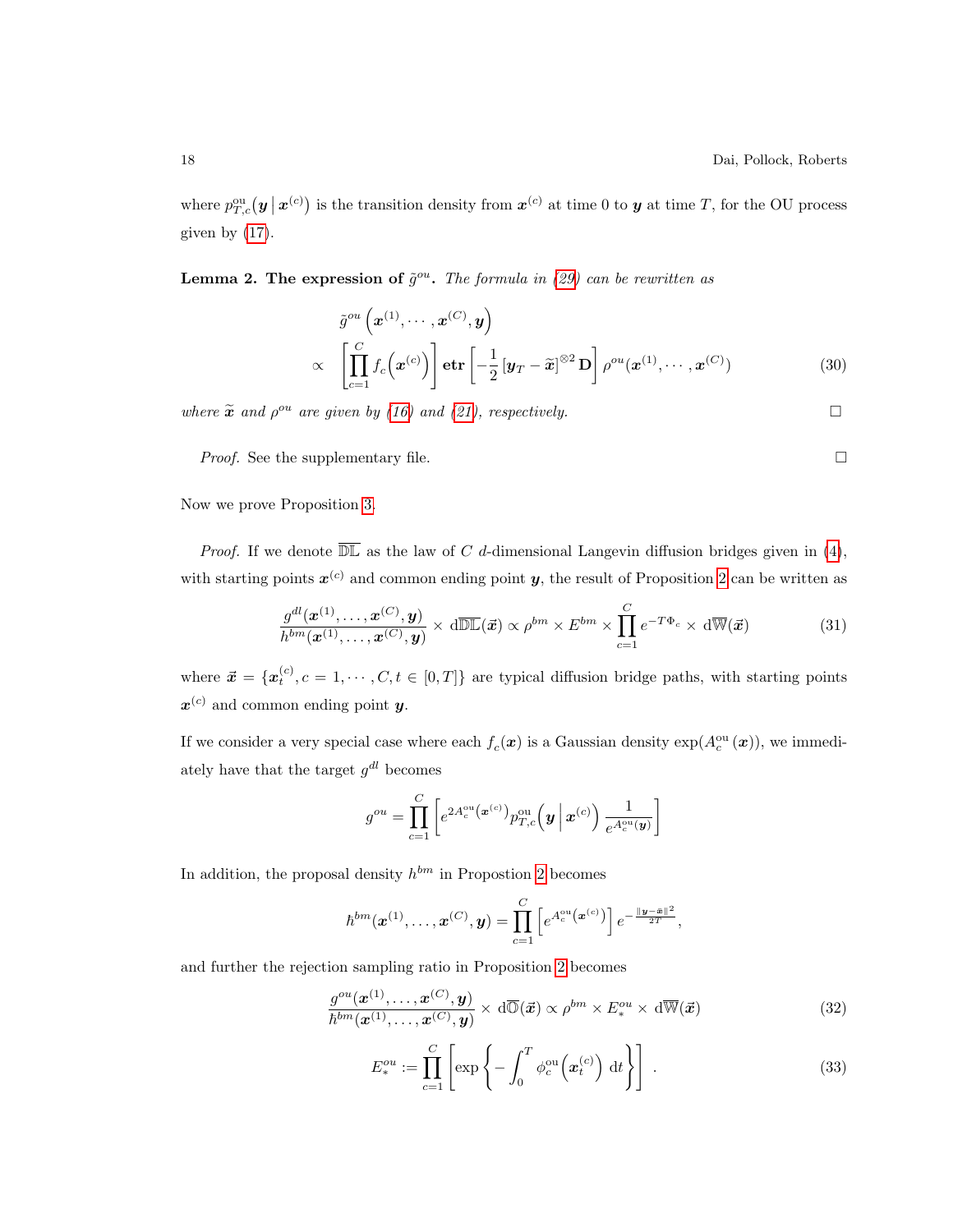Now we have,

$$
\frac{g^{dl}}{h^{ou}} \cdot \frac{d\overline{\mathbb{DL}}}{d\overline{\mathbb{O}}} = \frac{g^{dl}}{h^{bm}} \frac{d\overline{\mathbb{DL}}}{d\overline{\mathbb{W}}} \cdot \frac{h^{bm}}{g^{ou}} \frac{d\overline{\mathbb{W}}}{d\overline{\mathbb{O}}} \cdot \frac{g^{ou}}{h^{ou}} \cdot \frac{h^{bm}}{h^{bm}}}{h^{bm}} \propto \frac{E^{bm}}{E_*^{ou}} \cdot \frac{\prod_{c=1}^C \left[e^{2A_c^{ou}(\mathbf{x}^{(c)})} p_{T,c}^{ou}(\mathbf{y}|\mathbf{x}) \frac{1}{e^{A_c^{ou}(\mathbf{y})}}\right]}{\left[\prod_{c=1}^C f_c(\mathbf{x}^{(c)})\right] \cdot \text{etr}\left[-\frac{1}{2} [\mathbf{y} - \widetilde{\mathbf{x}}]^{\otimes 2} \mathbf{D}\right]} \cdot \frac{\left[\prod_{c=1}^C f_c(\mathbf{x}^{(c)})\right]}{\left[\prod_{c=1}^C e^{A_c^{ou}(\mathbf{x}^{(c)})}\right]} \n= \frac{E^{bm}}{E_*^{ou}} \cdot \frac{\widetilde{g}^{ou}(\mathbf{x}^{(1)}, \dots, \mathbf{x}^{(C)}, \mathbf{y})}{\left[\prod_{c=1}^C f_c(\mathbf{x}^{(c)})\right] \cdot \text{etr}\left[-\frac{1}{2} [\mathbf{y} - \widetilde{\mathbf{x}}]^{\otimes 2} \mathbf{D}\right]}.
$$

Lemma [2](#page-17-0) and expressions of  $E^{bm}$  and  $E^{ou}_*$  immediately gives

$$
\frac{g^{dl}}{h^{ou}} \quad = \quad \frac{E^{bm}}{E^{ou}_*} \cdot \rho^{ou} \propto E^{ou} \cdot \rho^{ou}
$$

where  $E^{ou}$  given in [\(24\)](#page-9-2).

# Appendix B. Proof of Lemma [1](#page-11-2)

We consider the formula of  $\rho^{ou}$  in [\(21\)](#page-9-1). If  $T = \infty$ , we have

$$
\boldsymbol{m}_c = \hat{\boldsymbol{\mu}}_c, \qquad \quad \mathbf{V}_c = \frac{\hat{\boldsymbol{\Lambda}}_c^{-1}}{2}
$$

and

$$
\mathbf{D} = \sum_{c=1}^{C} \hat{\mathbf{\Lambda}}_c,
$$
  
\n
$$
\mathbf{M}_{1,c} = e^{2\hat{\mathbf{\Lambda}}_c T} \hat{\mathbf{\Lambda}}_c - 2\hat{\mathbf{\Lambda}}_c
$$
  
\n
$$
\mathbf{M}_{2,c} = 4\hat{\mathbf{\Lambda}}_c - 2e^{2\hat{\mathbf{\Lambda}}_c T} \hat{\mathbf{\Lambda}}_c = -2\mathbf{M}_{1,c}
$$

Therefore

$$
\begin{array}{c} \lim\limits_{T\rightarrow\infty}\mathbf{M}_{1,c}\left(\bm{m}_c+\mathbf{M}_{1,c}^{-1}\mathbf{M}_{2,c}\mathbf{V}_c\hat{\mathbf{\Lambda}}_c\hat{\boldsymbol{\mu}}_c\right)^{\otimes2} \\ =\hspace{2mm}\lim\limits_{T\rightarrow\infty}\left(\mathbf{M}_{1,c}^{1/2}\hat{\boldsymbol{\mu}}_c+\mathbf{M}_{1,c}^{-1/2}\mathbf{M}_{2,c}\frac{\hat{\boldsymbol{\mu}}_c}{2}\right)^{\otimes2} \\ =\hspace{2mm} \mathbf{0}\end{array}
$$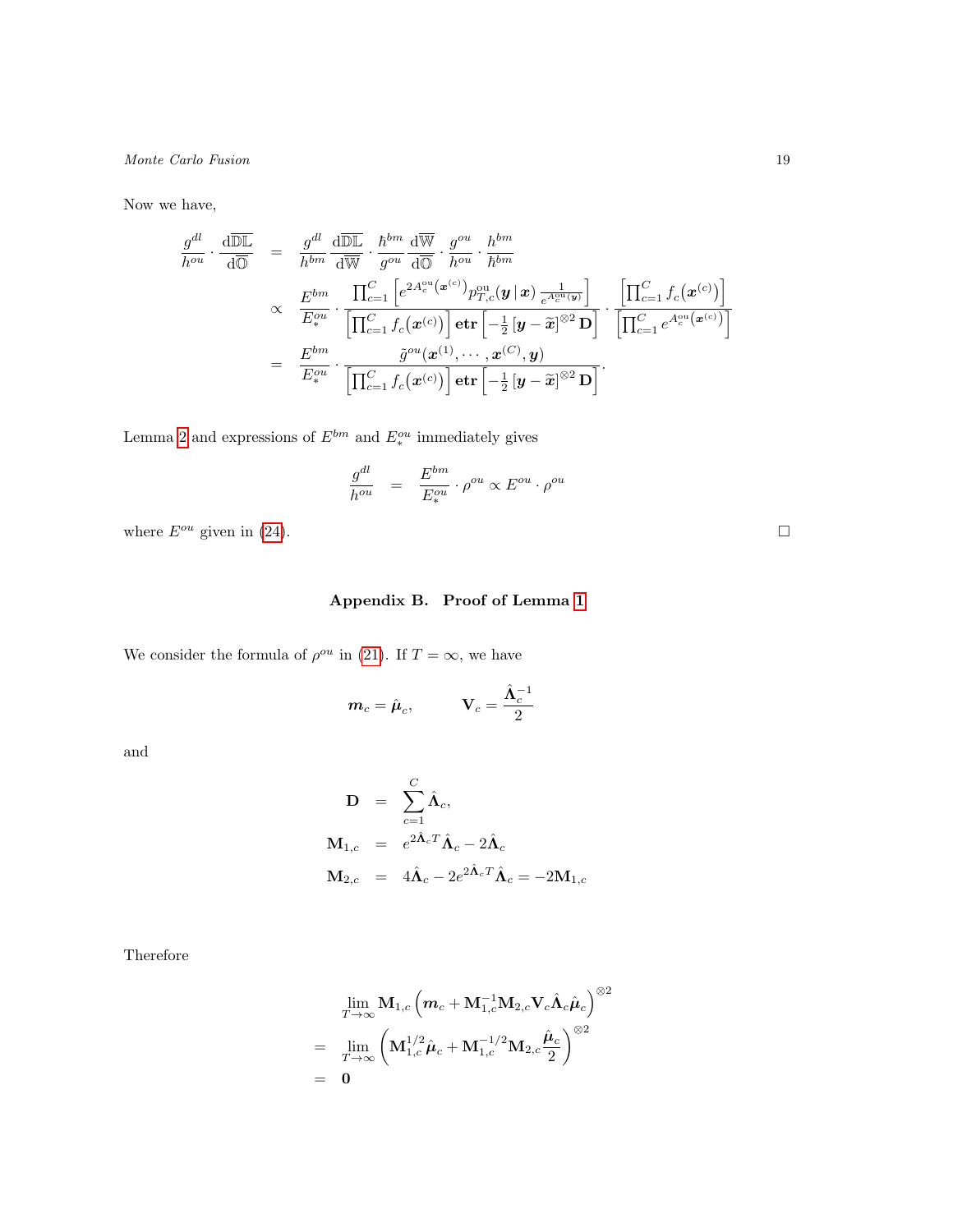and further  $\rho^{ou}(\mathbf{x}^{(1)},\cdots,\mathbf{x}^{(C)})$  becomes a value not depending on  $\mathbf{X}_0^{(1:C)}$  at all, as  $T \to \infty$ . Therefore with  $T = \infty$  the density function  $\tilde{h}^{ou}(\cdot)$  becomes

$$
\tilde{h}^{ou} \cdot (\boldsymbol{x}^{(1)}, \cdots, \boldsymbol{x}^{(C)}, \boldsymbol{y}) \quad \propto \quad \left[ \prod_{c=1}^{C} f_c \left( \boldsymbol{x}^{(c)} \right) \right] \mathbf{etr} \left[ -\frac{1}{2} \left[ \boldsymbol{y} - \widetilde{\boldsymbol{x}} \right] ^{\otimes 2} \left( \sum_{c=1}^{C} \hat{\boldsymbol{\Lambda}}_c \right) \right]
$$

with

$$
\widetilde{\mathbf{x}} = \left(\sum_{c=1}^{C} \hat{\mathbf{\Lambda}}_c\right)^{-1} \left\{\sum_{c=1}^{C} \hat{\mathbf{\Lambda}}_c \hat{\boldsymbol{\mu}}_c\right\}
$$

Then we can generate  $\boldsymbol{y}$  as, with some standard Gaussian random errors  $\boldsymbol{\epsilon},$ 

$$
\mathbf{y} = \tilde{\mathbf{x}} + \left(\sum_{c=1}^{C} \hat{\mathbf{\Lambda}}_c\right)^{-1/2} \cdot \boldsymbol{\epsilon}
$$
\n
$$
= \left(\sum_{c=1}^{C} \hat{\mathbf{\Lambda}}_c\right)^{-1} \left\{\sum_{c=1}^{C} \hat{\mathbf{\Lambda}}_c \hat{\boldsymbol{\mu}}_c + \left(\sum_{c=1}^{C} \hat{\mathbf{\Lambda}}_c\right)^{1/2} \boldsymbol{\epsilon}\right\}
$$
\n
$$
\stackrel{distr.}{=} \left(\sum_{c=1}^{C} \hat{\mathbf{\Lambda}}_c\right)^{-1} \left\{\sum_{c=1}^{C} \hat{\mathbf{\Lambda}}_c \hat{\boldsymbol{\mu}}_c + \sum_{c=1}^{C} \hat{\mathbf{\Lambda}}_c^{1/2} \boldsymbol{\epsilon}_c\right\}
$$
\n
$$
= \left(\sum_{c=1}^{C} \hat{\mathbf{\Lambda}}_c\right)^{-1} \left\{\sum_{c=1}^{C} \hat{\mathbf{\Lambda}}_c \left(\hat{\boldsymbol{\mu}}_c + \hat{\mathbf{\Lambda}}_c^{-1/2} \boldsymbol{\epsilon}_c\right)\right\}
$$

where  $\stackrel{distr.}{=}$  means 'equal in distribution' and  $\epsilon_c$ ,  $c = 1, \dots, C$  means C independent standard normal vectors.

By noticing that  $\hat{\boldsymbol{\mu}}_c + \hat{\boldsymbol{\Lambda}}_c^{-1/2} \boldsymbol{\epsilon}_c$  has the same distribution as  $\boldsymbol{x}^{(c)}$  if  $f_c(\boldsymbol{x})$  is a Gaussian distribution, the lemma is proved.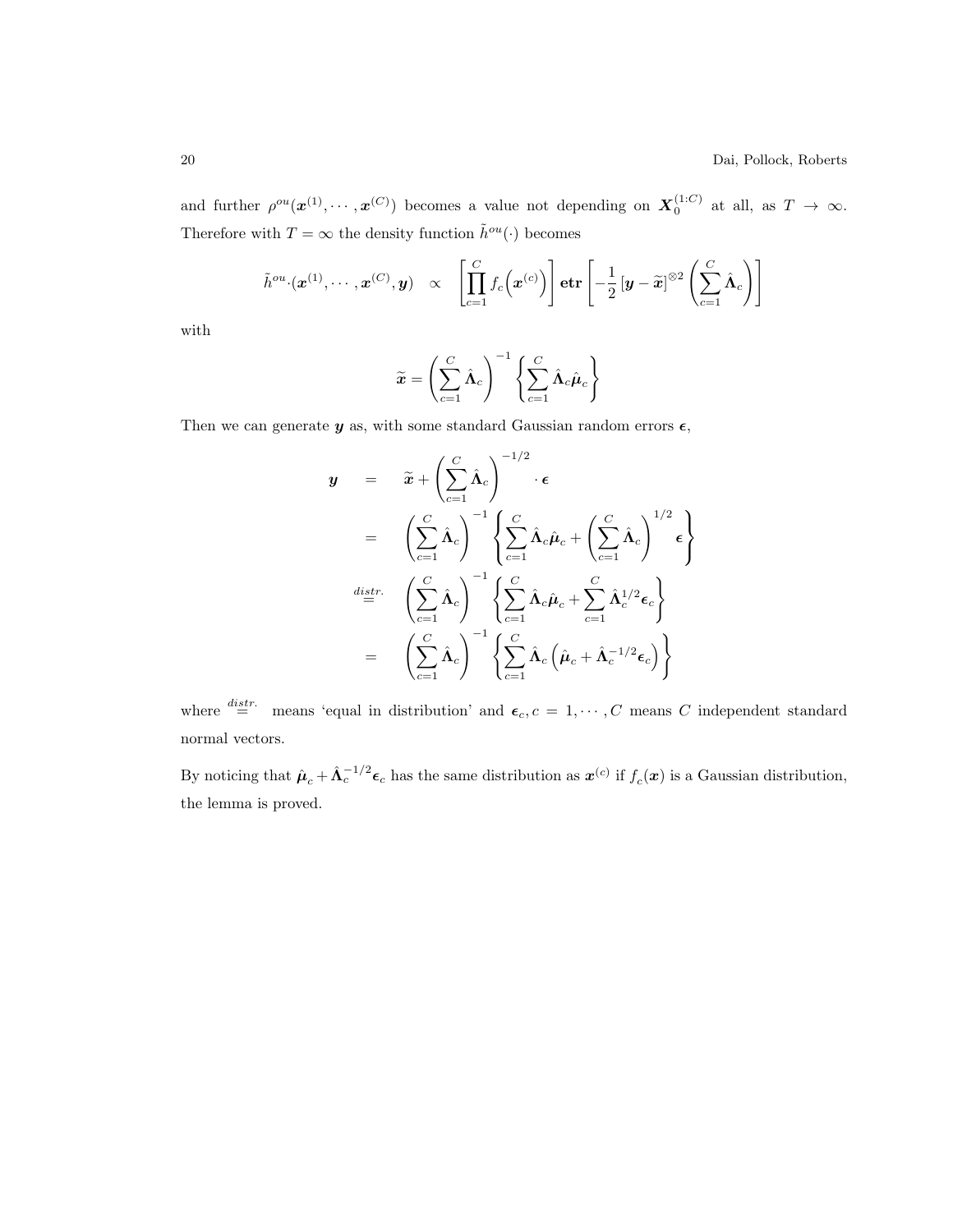#### References

- <span id="page-20-4"></span>Agarwal A. and Duchi J. C. (2012). Distributed delayed stochastic optimization, 51st IEEE Conference on Decision and Control, Maui Hawaii, USA.
- <span id="page-20-0"></span>Berger O. J. (1980). Statistical Decision Theory and Bayesian Analysis, Springer-Verlag, New York, Inc.
- <span id="page-20-8"></span>Beskos A., Papaspiliopoulos O., Roberts G. O. and Fearnhead P. (2006a). Exact and computationally efficient likelihood-based estimation for discretely observed diffusion processes (with discussion). Journal of Royal Statistical Society, B, 68: 333–382.
- <span id="page-20-9"></span>Beskos, A. and Papaspiliopoulos, O. and Roberts, G.O. (2006b), Retrospective Exact Simulation of Diffusion Sample Paths with Applications, *Bernoulli*, **12**(6):1077-1098.
- <span id="page-20-10"></span>Beskos A., Papaspiliopoulos O. and Roberts G. O. (2008). A factorisation of diffusion measure and finite sample path constructions. Methodology and Computing in Applied Probability, 10: 85–104.
- <span id="page-20-13"></span>Beskos A. and Roberts G. O. (2005). An exact simulation of diffusions. The Annals of Applied Probability, 15: 2422–2444.
- <span id="page-20-11"></span>Chen, N. and Huang, Z. (2013). Localisation and Exact Simulation of Brownian Motion Driven Stochastic Differential Equations. Mathematics of Operational Research, 38: 591–616.
- <span id="page-20-7"></span>Dacunha-Castelle, D. and Florens-Zmirou, D. (1986). Estimation of the coefficients of a diffusion from discrete observations Stochastics, 19: 263–284.
- <span id="page-20-12"></span>Dai H. (2014). Exact simulation for diffusion bridges - an adaptive approach, Journal of Applied Probability, 51:346-358.
- <span id="page-20-15"></span>Dai H. (2017). A new rejection sampling method without using hat function, the Bernoulli Journal, 23:2434-2465.
- <span id="page-20-3"></span>Fleiss J. L. (1993). Statistical basis of meta-analysis. Statistical methods in medical research, 2(2):121-145.
- <span id="page-20-1"></span>Genest, C. and Zidek, J.V. (1986). Combining probability distributions: A critique and an annotated bibliography. Statistical Science, 1: 114-135.
- <span id="page-20-6"></span>Hansen. N. R. (2003). Geometric ergodicity of discrete-time approximations to multivariate diffusions. Bernoulli, 9(4):725-743.
- <span id="page-20-5"></span>Li, C. and Srivastava, S. and Dunson, D.B. (2017), Simple, scalable and accurate posterior interval estimation, Biometrika, 104(3):665–680.
- <span id="page-20-2"></span>Li, Y. and Yang M. and Zhang Z. (2015), Multi-view representation learning: A survey from shallow methods to deep methods, Journal of Latex Class Files, 14(8), August.
- <span id="page-20-14"></span>Masuda H. (2004). On multidimensional Ornstein-Uhlenbeck processes driven by a general Levy Process. Bernoulli,  $10(1):97-120.$